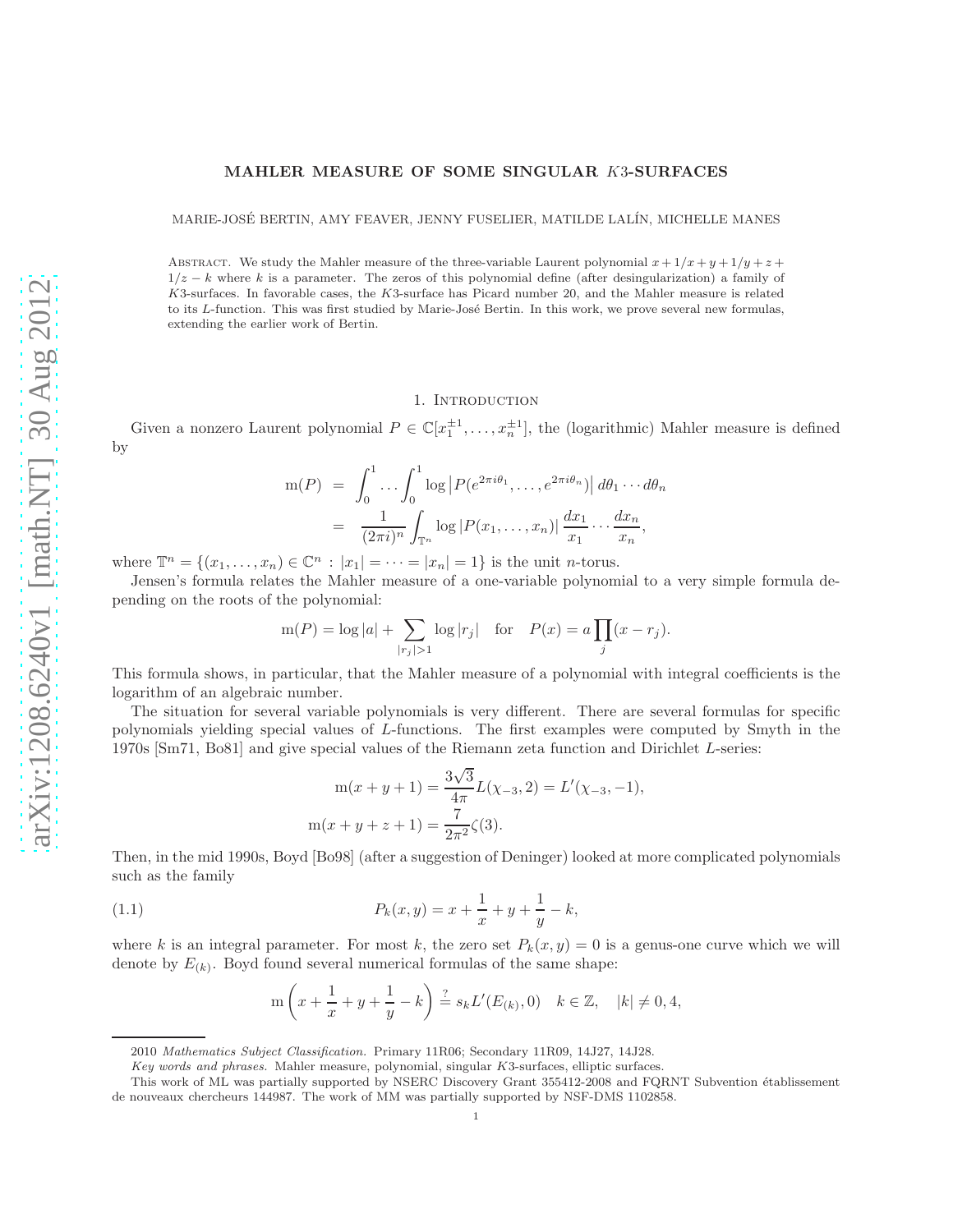where  $s_k$  is a rational number and the question mark means that both sides of the equation are equal to at least 25 decimal places. In fact, it suffices to consider k natural since one can easily see that  $m(P_k) = m(P_{-k})$ .

In particular, for  $k = 1$ ,

(1.2) 
$$
m\left(x+\frac{1}{x}+y+\frac{1}{y}-1\right)=\frac{15}{4\pi^2}L(E_{15},2)=L'(E_{15},0),
$$

which was recently proven by Rogers and Zudilin [RZ11].

The connection with the L-function of the elliptic curve defined by the zeros of the polynomial was explained by Deninger [De97] in a very general context and Rodriguez-Villegas [RV97] for some specific formulas in terms of Beilinson's conjectures. Beilinson's conjectures predict that special values of L-functions (coming from an arithmetic-geometric structure) are given by certain values of the regulator associated to the structure up to a rational number. In favorable cases, Mahler measure can be related to the regulator. In particular, this allowed Rodriguez-Villegas to prove the formulas for the case where  $E$  has complex multiplication, since in this case Beilinson's conjectures are known to be true.

More generally, let  $P(x, y)$  be a polynomial in two variables with integer coefficients and suppose that P does not vanish on the 2-torus  $\mathbb{T}^2$ . If P defines an elliptic curve E and the polynomials of the faces  $P_F$  of P (defined in terms of the Newton polygon of P) are cyclotomic (in other words, they have measure zero), then the following relation between  $m(P)$  and the L-series of the elliptic curve E is conjectured to hold:

$$
m(P) \stackrel{?}{=} \frac{qN}{4\pi^2} L(E, 2) = qL'(E, 0),
$$

where N is the conductor of E and  $q$  is a rational number.

A natural extension to this connection involves polynomials whose zeros define Calabi-Yau varieties. Onedimensional Calabi-Yau varieties are elliptic curves, while 2-dimensional Calabi-Yau varieties are elliptic K3-surfaces. For example, it is natural to consider the family of polynomials resulting from adding an extra variable to the equation in (1.1). Bertin has been pursuing this program [Be06, Be08a, Be10] with the families

$$
P_k(x, y, z) = x + \frac{1}{x} + y + \frac{1}{y} + z + \frac{1}{z} - k.
$$
  

$$
Q_k(x, y, z) = x + \frac{1}{x} + y + \frac{1}{y} + z + \frac{1}{z} + xy + \frac{1}{xy} + zy + \frac{1}{zy} + xyz + \frac{1}{xyz} - k.
$$

Relating these examples back to the elliptic curve case, one may ask for a natural condition on the faces of the Newton polytope for the polynomials  $P_k$  in order to expect relationships between  $m(P_k)$  and the L-series of the associated surface. The situation is more complicated than in the elliptic curve case, since the faces in the above examples have nonzero Mahler measure. This question remains open.

The first step in Bertin's work is to generalize Rodriguez-Villegas's expression of the Mahler measure in terms of Eisenstein–Kronecker series for these two families of polynomials defining K3-surfaces. For example, in [Be06] Bertin proves

$$
m(P_k) = \frac{\operatorname{Im} \tau}{8\pi^3} \sum_{j \in \{1,2,3,6\}} \sum'_{m,n} (-1)^j 4j^2 \left( 2 \operatorname{Re} \frac{1}{(jm\tau+n)^3(jm\bar{\tau}+n)} + \frac{1}{(jm\tau+n)^2(jm\bar{\tau}+n)^2} \right).
$$

Here  $k = w + \frac{1}{w}$  and

$$
w = \left(\frac{\eta(\tau)\eta(6\tau)}{\eta(2\tau)\eta(3\tau)}\right)^6 = q^{1/2} - 6q^{3/2} + 15q^{5/2} - 20q^{7/2} + \cdots
$$

where  $\eta$  denotes the Dedekind eta function.

For exceptional values of k, the corresponding K3-surface  $Y_k$  is singular (or extremal) and  $\tau$  is imaginary quadratic. The Eisenstein–Kronecker series can be split into two sums, one with the Re  $\frac{1}{(jm\tau+n)^3(jm\bar{\tau}+n)}$ terms and the other with the  $\frac{1}{(jm\tau+n)^2(jm\bar{\tau}+n)^2}$  terms. The first one is related to the L-series of the surface, while the second one is either zero or may be expressed in terms of a Dirichlet series related to the Mahler measure of the 2-dimensional faces of the Newton polytope of the polynomial  $P_k$ .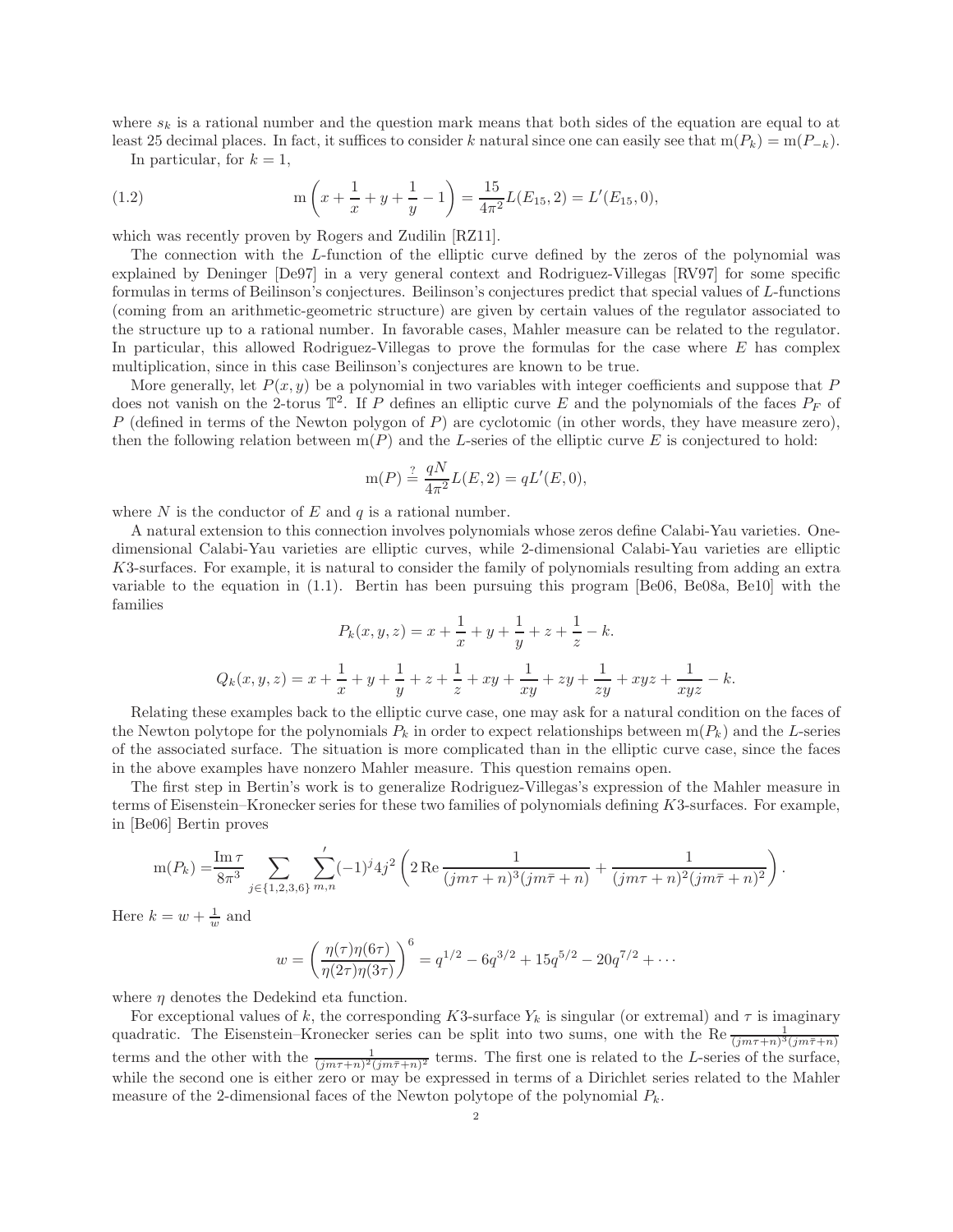Bertin obtained

$$
m(P_0) = d_3 := \frac{3\sqrt{3}}{4\pi} L(\chi_{-3}, 2),
$$
  
\n
$$
m(P_2) = 4 \frac{|\det \mathbb{T}(Y_2)|^{3/2}}{4\pi^3} L(\mathbb{T}(Y_2), 3) = 4 \cdot \frac{8\sqrt{8}}{4\pi^3} L(g_8, 3),
$$
 and  
\n
$$
m(P_{10}) = \frac{4}{9} \frac{|\det \mathbb{T}(Y_{10})|^{3/2}}{4\pi^3} L(\mathbb{T}(Y_{10}), 3) + 2d_3 = \frac{4}{9} \cdot \frac{72\sqrt{72}}{4\pi^3} L(g_8, 3) + 2d_3,
$$

where  $Y_k$  denotes the K3-surface associated to the zero set  $P_k(x, y, z) = 0$ , T denotes its transcendental lattice, and  $L(g_N, 3)$  the L-series at  $s = 3$  of a modular form of weight 3 and level N.

In this note, we continue the work of Bertin and prove

$$
m(P_3) = 2 \frac{|\det \mathbb{T}(Y_3)|^{3/2}}{4\pi^3} L(\mathbb{T}(Y_3), 3) = 2 \cdot \frac{15\sqrt{15}}{4\pi^3} L(g_{15}, 3),
$$
  
\n
$$
m(P_6) = 2 \frac{|\det \mathbb{T}(Y_6)|^{3/2}}{4\pi^3} L(\mathbb{T}(Y_6), 3) = 2 \cdot \frac{24\sqrt{24}}{4\pi^3} L(g_{24}, 3),
$$
 and  
\n
$$
m(P_{18}) = \frac{1}{5} \frac{|\det \mathbb{T}(Y_{18})|^{3/2}}{4\pi^3} L(\mathbb{T}(Y_{18}), 3) + \frac{14}{5} d_3 = \frac{1}{5} \cdot \frac{120\sqrt{120}}{4\pi^3} L(g_{120}, 3) + \frac{14}{5} d_3.
$$

The case with  $k = 18$  is particularly difficult because the corresponding K3-surface has an infinite section that is defined over a quadratic field rather than being defined over Q. The method we use to find this infinite section should be useful in other cases.

### 2. Background on K3-surfaces

A K3-surface is a complete smooth surface Y that is simply connected and admits a unique (up to scalars) holomorphic 2-form  $\omega$ . We list here some useful facts about K3-surfaces along with notation that will be used throughout. See [Yu04] for general results about Calabi-Yau manifolds including K3-surfaces.

- $H_2(Y, \mathbb{Z})$  is a free group of rank 22.
- The Picard group  $Pic(Y) \subset H_2(Y, \mathbb{Z})$  is the group of divisors modulo linear equivalence, parametrized by algebraic cycles:

$$
\operatorname{Pic}(Y) \cong \mathbb{Z}^{\rho(Y)}.
$$

The exponent  $\rho(Y)$  is called the Picard number, and over a field of characteristic 0 it satisfies

$$
1 \le \rho(Y) \le 20.
$$

If  $\rho(Y) = 20$ , we say that the K3-surface is singular.

• The transcendental lattice is defined by

$$
\mathbb{T}(Y) = (\text{Pic}(Y))^{\perp}.
$$

• Let  $\{\gamma_1, \ldots, \gamma_{22}\}$  be a Z-basis for  $H_2(Y, \mathbb{Z})$ . Then

$$
\int_{\gamma} \omega = \begin{cases} 0 & \gamma \in \text{Pic}(Y), \\ \text{period of } Y & \gamma \in \mathbb{T}(Y). \end{cases}
$$

2.1. L-functions. Let  $Y$  be a surface. The zeta function is defined by

$$
Z(Y, u) = \exp\left(\sum_{n=1}^{\infty} N_n(Y)\frac{u^n}{n}\right), \qquad |u| < \frac{1}{p},
$$

where  $N_n(Y)$  denotes the number of points on Y in  $\mathbb{F}_{p^n}$ .

If Y is a K3-surface defined over  $\mathbb{Q}$ , then Y gives a K3-surface over  $\mathbb{F}_p$  for almost all p and

$$
Z(Y, u) = \frac{1}{(1 - u)(1 - p^2u)P_2(u)}
$$

$$
P_2(u) = Q_p(u)R_p(u),
$$

,

where deg  $P_2(u) = 22$ . In fact,

$$
)=Q_p(u)
$$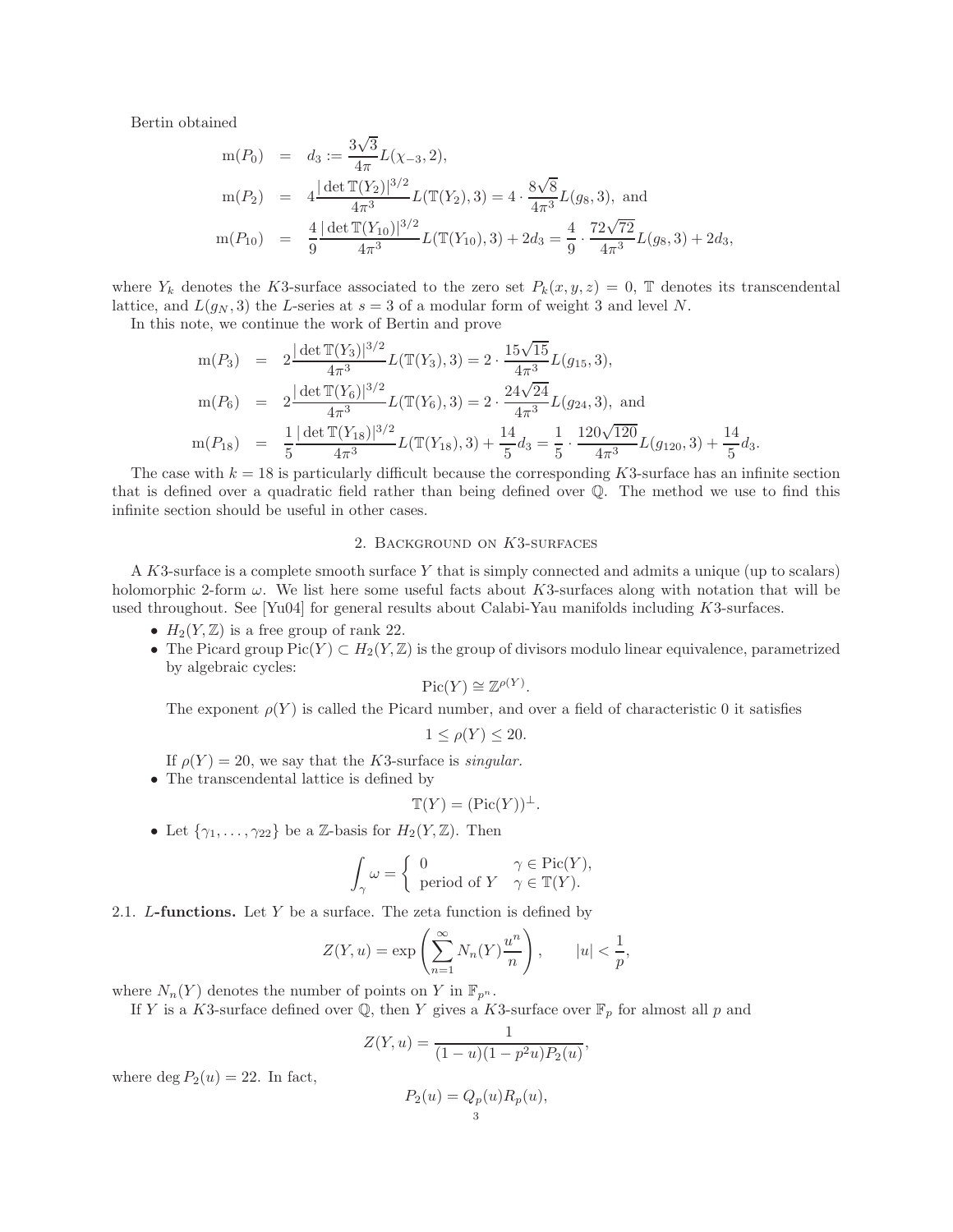where the polynomial  $R_p(u)$  comes from the algebraic cycles and  $Q_p(u)$  comes from the transcendental cycles. Hence, for a singular K3-surface, deg  $Q_p = 2$  and deg  $R_p = 20$ .

Finally, we will work with the part of the L-function of Y coming from the transcendental lattice, which is given by

$$
L(\mathbb{T}(Y), s) = (*) \prod_{p \text{ good}} \frac{1}{Q_p(p^{-s})} = \sum_{n=1}^{\infty} \frac{A_n}{n^s},
$$

where (∗) represents finite factors coming from the primes of bad reduction.

2.2. Elliptic surfaces. An elliptic surface Y over  $\mathbb{P}^1$  is a smooth projective surface Y with an elliptic fibration, i.e., a surjective morphism

$$
\Phi: Y \to \mathbb{P}^1
$$

such that almost all of the fibers are smooth curves of genus 1 and no fiber contains an exceptional curve of the first kind (with self-intersection −1). Here we list some facts about elliptic surfaces. See [SS10] for a comprehensive reference containing these results.

The group of global sections of the elliptic surface is called the Mordell-Weil group and can be naturally identified with the group of points of the generic fiber. Its rank  $r$  can be found from the formula

(2.1) 
$$
\rho(Y) = r + 2 + \sum_{\nu=1}^{h} (m_{\nu} - 1)
$$

due to Shioda [Sh90]. Here  $m_{\nu}$  denotes number of irreducible components of the corresponding singular fiber and  $h$  is the number of singular fibers.

Global sections can be also thought as part of the Néron-Severi group  $NS(Y)$  given by the divisors modulo algebraic equivalence. It is finitely generated and torsion-free. Intersection of divisors yields a bilinear pairing which gives  $NS(Y)$  the structure of an integral lattice.

The trivial lattice  $T(Y)$  is the subgroup of  $NS(Y)$  generated by the zero section and the fiber components. Its determinant is given by

(2.2) 
$$
\det \mathrm{T}(Y) = \prod_{\nu=1}^{h} m_{\nu}^{(1)},
$$

where  $m_{\nu}^{(1)}$  indicates the number of single components of the corresponding singular fiber. (See [Sh90, p. 17].) One has that the Mordell-Weil group is isomorphic to  $NS(Y)/T(Y)$ .

The Mordell-Weil group can also be given a lattice structure  $\text{MWL}(Y)$ . Then

(2.3) 
$$
\det \text{NS}(Y) = (-1)^r \frac{\det \text{T}(Y) \det \text{MWL}(Y)}{|E_{\text{tors}}|^2}
$$

where  $E$  is the generic fiber. The bilinear pairing induced by intersection can be used to construct a height that satisfies

,

(2.4) 
$$
h(P) = 2\chi(Y) + 2(\overline{P} \cdot \overline{O}) - \sum_{\nu} \text{contr}_{\nu}(P),
$$

where  $\chi(Y)$  is the arithmetic genus  $(\chi(Y)) = 2$  for K3-surfaces),  $\overline{P} \cdot \overline{O} \ge 0$ , and the (always nonnegative) correction terms contr<sub>v</sub>(P) measure how P intersects the components of the singular fiber over v. This height is the canonical height that one obtains by thinking about the elliptic surface as an elliptic curve over a function field [Sh90].

2.3. A particular family of K3-surfaces. In this note, we consider the family of polynomials

$$
P_k(x, y, z) = x + \frac{1}{x} + y + \frac{1}{y} + z + \frac{1}{z} - k.
$$

The desingularization of  $P_k = 0$  results in a K3-hypersurface  $Y_k$ . We homogenize the numerator of  $P_k$ :

$$
x^2yz + xy^2z + xyz^2 + t^2(xy + xz + yz) - kxyzt,
$$

and then get an elliptic fibration by setting  $t = s(x + y + z)$ .

(2.5) 
$$
Y_k : s^2(x+y)(x+z)(y+z) + (s^2 - ks + 1)xyz = 0.
$$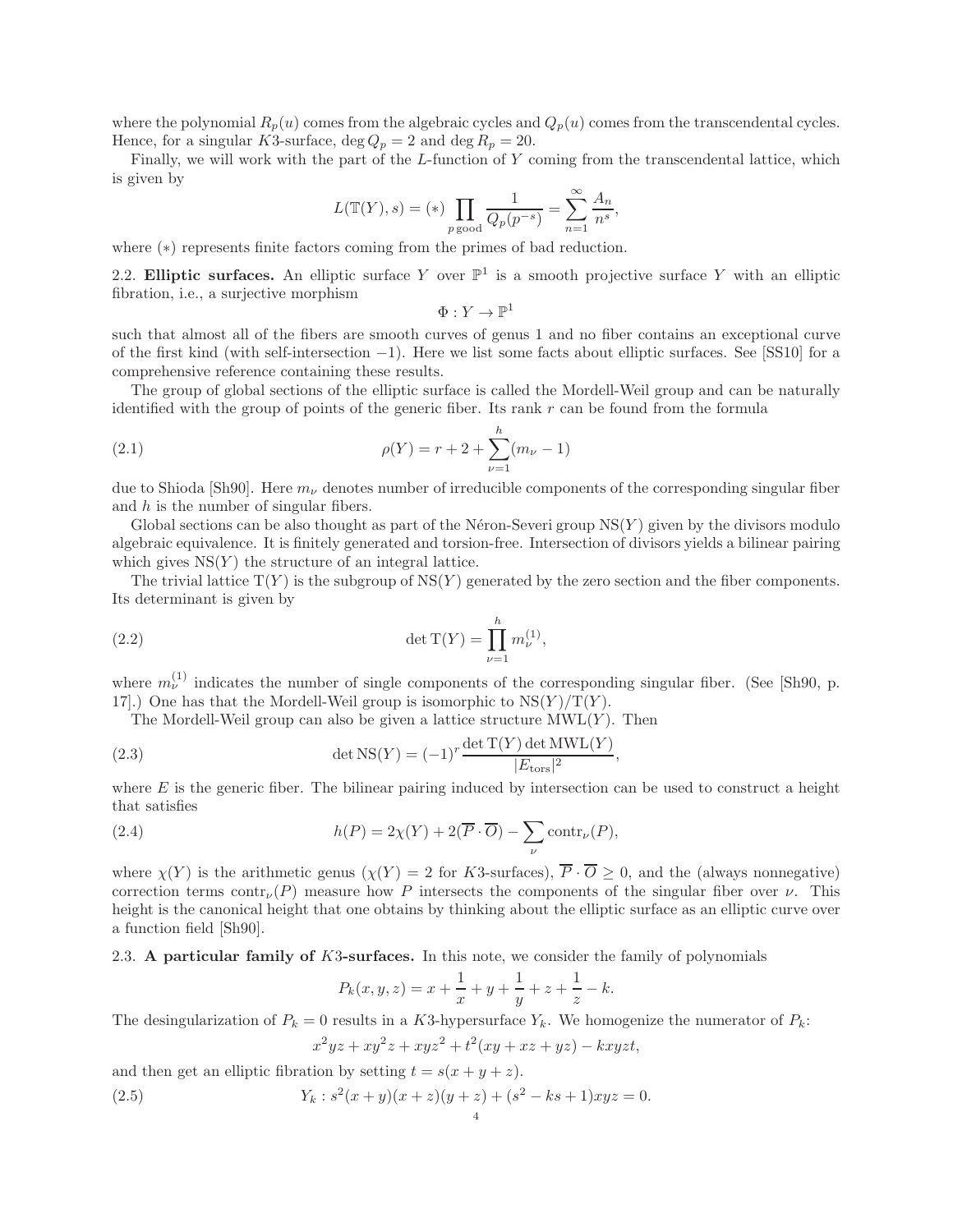To study the components of the singular fibers, one expresses the K3-surface  $Y_k$  as a double covering of a well-known rational elliptic surface given by Beauville [Bea82]

(2.6) 
$$
(x+y)(x+z)(y+z) + uxyz = 0.
$$

By analyzing the structure of the singular fibers, we can compute the rank of the group of sections r. In the case of Beauville's surface, the singular fibers are given by

$$
u = \infty
$$
  $I_6$ ,  
\n $u = 0$   $I_3$ ,  
\n $u = 1$   $I_2$ , and  
\n $u = -8$   $I_1$ .

To conclude this section, we summarize some results from Peters and Stienstra [PS89] on this family of K3-surfaces. For generic k, the Picard number is  $\rho(Y_k) = 19$ . We focus on the singular K3-surfaces — that is, on k values for which  $\rho(Y_k) = 20$ . The transcendental lattice T of the general family  $Y_k$  has a Gram matrix of the form

$$
(2.7) \qquad \begin{pmatrix} 0 & 0 & 1 \\ 0 & 12 & 0 \\ 1 & 0 & 0 \end{pmatrix}.
$$

Having Picard number  $\rho = 20$  is equivalent to having a relation between the generic basis  $\{\gamma_1, \gamma_2, \gamma_3\}$  of transcendental periods; that is,

(2.8) pγ<sup>1</sup> + qγ<sup>2</sup> + rγ<sup>3</sup>

becomes algebraic for some choice of  $p, q, r$ .

Now, let  $k = w + \frac{1}{w}$ . Then w can be represented as a modular function:

$$
w = \left(\frac{\eta(\tau)\eta(6\tau)}{\eta(2\tau)\eta(3\tau)}\right)^6, \quad \eta(\tau) = e^{\frac{\pi i \tau}{12}} \prod_{n \ge 1} (1 - e^{2\pi i n \tau}), \quad \tau \in \mathbb{H},
$$

where H denotes the upper half-plane. Furthermore, a period is algebraic precisely when it is orthogonal to  $\gamma_1 + \tau \gamma_2 - 6\tau^2 \gamma_3$ . Combining these facts yields a quadratic equation for  $\tau$ :

(2.9) 
$$
-6p\tau^2 + 12q\tau + r = 0.
$$

Thus to find k-values such that  $Y_k$  is a singular K3-surface, we look for k values yielding an imaginary quadratic  $\tau$ . Here are a few such values:

Given  $\tau$ , one may find the parameters p, q, and r, and then find the discriminant of T up to squares by taking the determinant of the resulting Gram matrix. See Section 4 for details in the cases where  $k = 3$ ,  $k = 6$ , and  $k = 18$ .

3. Main results and the general strategy for the proof

Theorem 3.1. We have the following formulas:

$$
m(P_3) = \frac{15\sqrt{15}}{2\pi^3} L(g_{15}, 3) = 2 \frac{|\det \mathbb{T}(Y_3)|^{3/2}}{4\pi^3} L(\mathbb{T}(Y_3), 3),
$$
  
\n
$$
m(P_6) = \frac{24\sqrt{24}}{2\pi^3} L(g_{24}, 3) = 2 \frac{|\det \mathbb{T}(Y_6)|^{3/2}}{4\pi^3} L(\mathbb{T}(Y_6), 3), and
$$
  
\n
$$
m(P_{18}) = \frac{120\sqrt{120}}{20\pi^3} L(g_{120}, 3) + \frac{14}{5} d_3 = \frac{1}{5} \frac{|\det \mathbb{T}(Y_{18})|^{3/2}}{4\pi^3} L(\mathbb{T}(Y_{18}), 3) + \frac{14}{5} d_3,
$$

where  $Y_k$  is the K3-hypersurface defined by the zeros of  $P_k(x, y, z)$ ,  $\mathbb{T}(Y_k)$  is its transcendental lattice, and  $g_N$  is a CM modular form of level N.

The strategy for proving these formulas is as follows:

• Understand the transcendental lattice and the group of sections.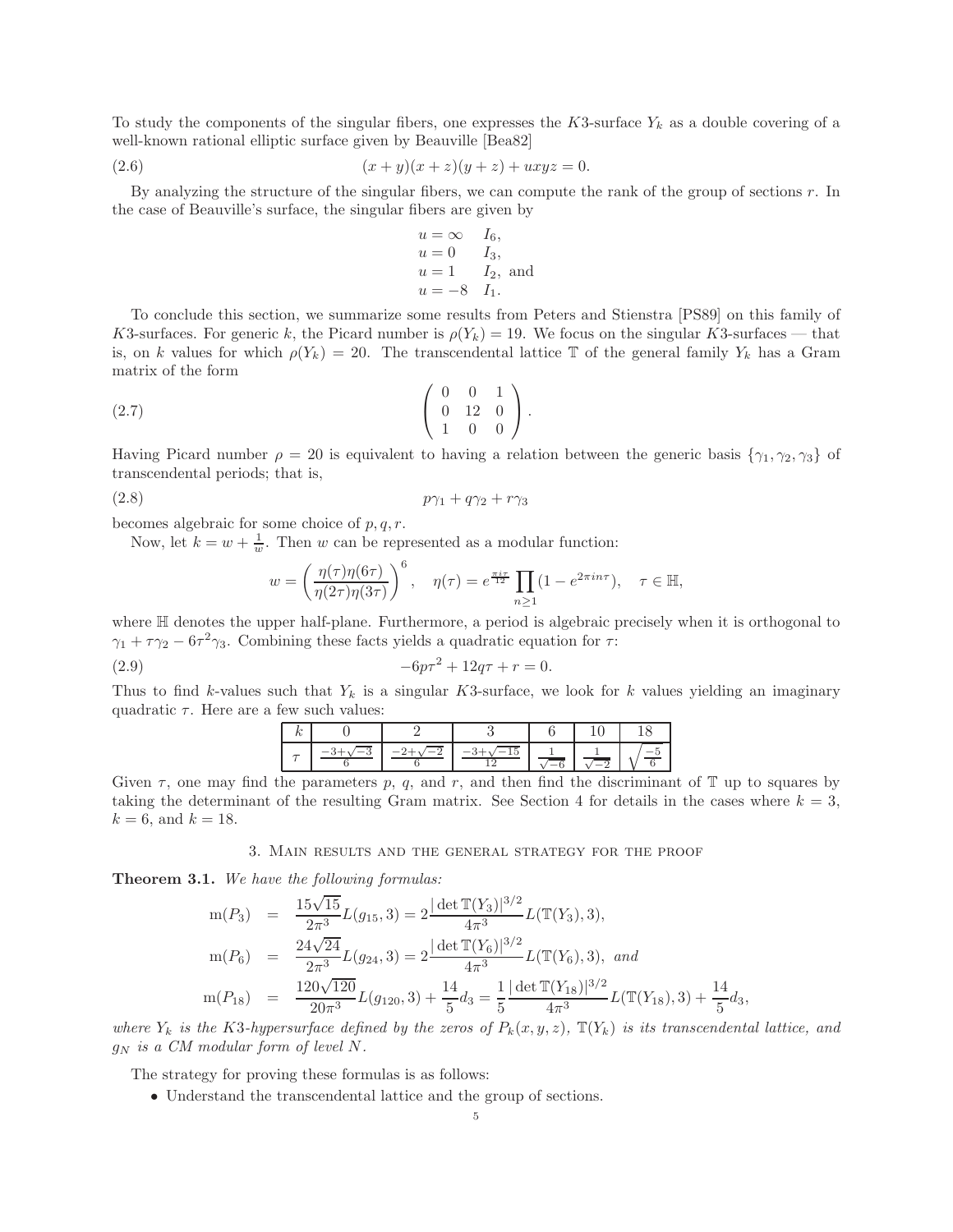- Relate the Mahler measure  $m(P_k)$  to the L-function of a modular form.
- Relate the L-function of the surface  $Y_k$  to the L-function of that same modular form.

# 4. The Transcendental Lattice and the Rank

We will prove the following:

- For  $k = 6$ ,  $|\det \mathbb{T}(Y_6)| = 24$ , rank = 0.
- For  $k = 3$ ,  $|\det T(Y_3)| = 15$ , rank = 1.
- For  $k = 18$ ,  $|\det \mathbb{T}(Y_{18})| = 120$ , rank = 1.

4.1. The transcendental lattice and the rank for  $Y_6$ . When  $k = 6$ , we see from the table on page 5 that  $\tau = \frac{1}{\sqrt{2}}$  $\frac{1}{-6}$ . Thus, it satisfies the equation  $-6\tau^2 - 1 = 0$ , so in equation (2.9) we take  $p = 1$ ,  $q = 0$ , and  $r = -1$ . By equation (2.8), the vector  $\gamma_1 - \gamma_3$  becomes algebraic over  $Y_6$ . That is,  $v = \gamma_1 - \gamma_3 \in Pic(Y_6)$ .

To find the transcendental lattice, we use the Gram matrix  $(2.7)$  to find vectors orthogonal to v. A simple computation yields:  $\{\gamma_2, \gamma_1 + \gamma_3\}$ ; hence these span a sublattice of T. We again use (2.7), this time to find the Gram matrix for the space spanned by these two vectors:

$$
\left(\begin{array}{cc} 12 & 0 \\ 0 & 2 \end{array}\right).
$$

Thus the discriminant of T, up to a square, is equal to 24. It remains to decide if it is 6 or 24.

Equation (2.5) expresses  $Y_6$  as a double-covering of the Beauville surface (2.6), with  $u = (s^2 - 6s + 1)/s^2$ .

$$
Y_6: s^2(x+y)(x+z)(y+z) + (s^2 - 6s + 1)xyz = 0.
$$

Since we know the singular fibers of the Beauville surface, we easily find the singular fibers of  $Y_6$ :

$$
s = 0 \t I_{12} \t double over  $u = \infty$ ,  
\n
$$
s = \alpha \t I_3 \t over  $u = 0$ ,  
\n
$$
s = \beta \t I_3 \t over  $u = 0$ ,  
\n
$$
s = \frac{1}{6} \t I_2 \t over  $u = 1$ ,  
\n
$$
s = \infty \t I_2 \t over  $u = 1$ , and  
\n
$$
s = \frac{1}{3} \t I_2 \t double over  $u = -8$ .
$$
$$
$$
$$
$$
$$

(Here  $\alpha$  and  $\beta$  are the two distinct roots of  $s^2 - 6s + 1 = 0$ .)

Applying Shioda's formula (2.1), we have

$$
20 = r + 2 + (12 - 1) + (3 - 1) + (3 - 1) + (2 - 1) + (2 - 1) + (2 - 1) = r + 20,
$$

so the rank of the group of sections is 0. A Weierstrass form is given by

$$
y^{2} + (s^{2} - 6s + 1)xy = x(x - s^{4})(x + s^{2} - 6s^{3}).
$$

We can compute the torsion group directly. A point of order 6 is given by

$$
(s^2(6s-1),0)
$$

and the only point of order 2 is  $(0, 0)$ .

Applying formula (2.3), we have

$$
|\det \mathbb{T}(Y_6)| = |\det \mathrm{NS}(Y_6)| = \frac{12 \cdot 3 \cdot 3 \cdot 2 \cdot 2 \cdot 2}{|E_{\text{tors}}|^2} = \frac{2^5 \cdot 3^3}{|E_{\text{tors}}|^2}.
$$

This means that either  $|E_{\text{tors}}| = 6$  and  $|\det T_{Y_6}| = 24$ , or  $|E_{\text{tors}}| = 12$  and  $|\det T_{Y_6}| = 6$ . By the work of Miranda and Persson [MP89],  $|E_{\text{tors}}| = 12$  implies that the torsion is given by  $\mathbb{Z}/6\mathbb{Z} \times \mathbb{Z}/2\mathbb{Z}$  which is not possible since there is only one point of order 2. Therefore,  $|E_{\text{tors}}| = 6$  and

$$
|\det \mathbb{T}(Y_6)| = 24.
$$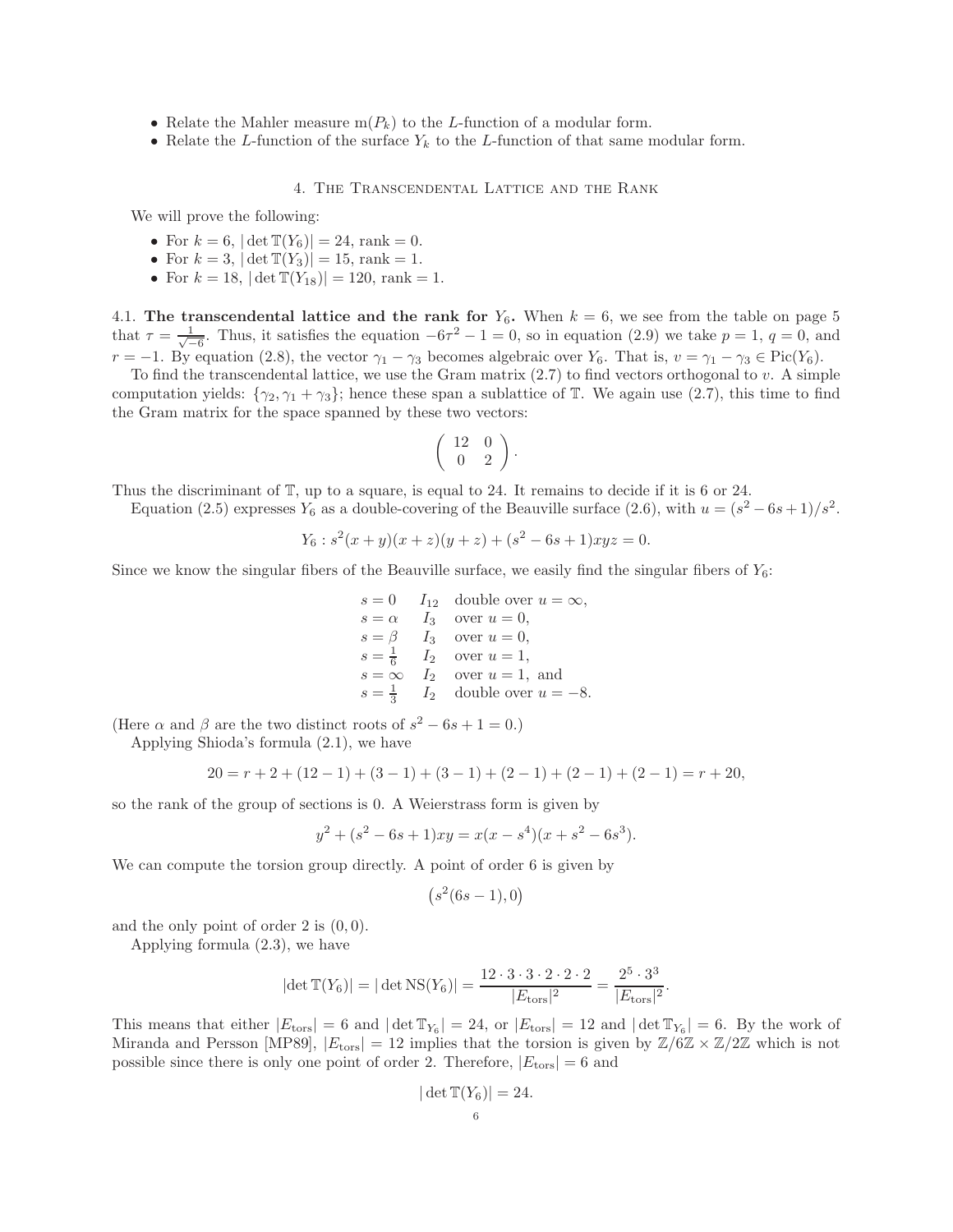4.2. The transcendental lattice and the rank for  $Y_3$ . In this case we have  $\tau = \frac{-3+\sqrt{-15}}{12}$  (see the table on page 5), which satisfies the quadratic equation  $-6 \cdot 4\tau^2 - 12\tau - 4 = 0$ . So in equation (2.9) we take  $p = 4$ ,  $q = -1$ , and  $r = -4$ . By equation (2.8),  $v = 4\gamma_1 - \gamma_2 - 4\gamma_3 \in Pic(Y_3)$ . Using the Gram matrix (2.7), we find that  $\{\gamma_1 + \gamma_3, \gamma_2 + 3\gamma_3\}$  generate a sublattice of  $\mathbb{T}$ , and their Gram matrix is:

$$
\left(\begin{array}{cc} 2 & 3 \\ 3 & 12 \end{array}\right).
$$

Since the determinant of this matrix is square-free, we conclude that  $|\det T(Y_3)| = 15$ .

The equation

$$
s2(x + y)(x + z)(y + z) + (s2 – 3s + 1)xyz = 0,
$$

expresses  $Y_3$  as a double-covering of the Beauville surface (2.6) with  $u = (s^2 - 3s + 1)/s^2$ . In this case, the singular fibers are:

> $s = 0$   $I_{12}$  double over  $u = \infty$ ,  $s = \alpha_1$   $I_3$  over  $u = 0$ ,  $s = \beta_1$   $I_3$  over  $u = 0$ ,  $s = \frac{1}{3}$   $I_2$  over  $u = 1$ ,  $s = \infty$   $I_2$  over  $u = 1$ ,  $s = \alpha_2 \quad I_1$  over  $u = -8$ , and  $s = \beta_2 \quad I_1 \quad \text{over } u = -8.$

Here,  $\alpha_1, \beta_1$  are the two distinct roots of  $s^2 - 3s + 1 = 0$ , and  $\alpha_2, \beta_2$  are the roots of  $9s^2 - 3s + 1 = 0$ . By Shioda's formula (2.1), the rank is 1. A Weierstrass model around infinity is given by:

$$
y^{2} + (\sigma^{2} - 3\sigma + 1)xy = x(x - 1)(x + \sigma^{2} - 3\sigma) = x^{3} + (\sigma^{2} - 3\sigma - 1)x^{2} + (-\sigma^{2} + 3\sigma)x.
$$

With the aid of Pari/gp or Sage [PARI, St11] we find a point  $\rho_6$  of order 6. Indeed,

$$
\rho_6 = (-\sigma(\sigma - 3), \sigma(\sigma - 3)(\sigma^2 - 3\sigma + 1)), \n2\rho_6 = (1, -\sigma^2 + 3\sigma - 1), \n3\rho_6 = (0, 0), \n4\rho_6 = (1, 0), and \n5\rho_6 = (-\sigma^2 + 3\sigma, 0).
$$

By the work of Miranda and Persson [MP89], since the rank is 1 and  $\chi = 2$ , the torsion must have order 6, and therefore it must be generated by  $\rho_6$ .

With the aid of Pari/gp or Sage we also find the following point in each fiber:

$$
(-( \sigma - 3) (\sigma - 1)^2, (\sigma - 3) (\sigma - 2) (\sigma - 1) (\sigma^2 - 3 \sigma + 1)) .
$$

Since this point is not generically among the torsion points of each fiber, it must give an infinite section, which is in particular defined over  $\mathbb Q$ . In fact, this point is a generator of the infinite section, but we do not need this fact for our computation.

4.3. The transcendental lattice and the rank for  $Y_{18}$ . When  $k = 18$ , the table shows  $\tau = \sqrt{\frac{-5}{6}}$ , which satisfies  $-6\tau^2 - 5 = 0$ . Take  $p = 1, q = 0$ , and  $r = -5$  in equation (2.9), so  $v = \gamma_1 - 5\gamma_3 \in Pic(Y_{18})$ . The vectors  $\{\gamma_2, \gamma_1 + 5\gamma_3\}$  are orthogonal to v, and the corresponding Gram matrix is

$$
(4.1) \qquad \qquad \begin{pmatrix} 12 & 0 \\ 0 & 10 \end{pmatrix}.
$$

The determinant of this matrix is 120, so the discriminant of the transcendental lattice is either 30 or 120.

The double-cover of the Beauville surface is given by:

$$
Y_{18}: s2(x + y)(x + z)(y + z) + (s2 - 18s + 1)xyz = 0,
$$
  
<sub>7</sub>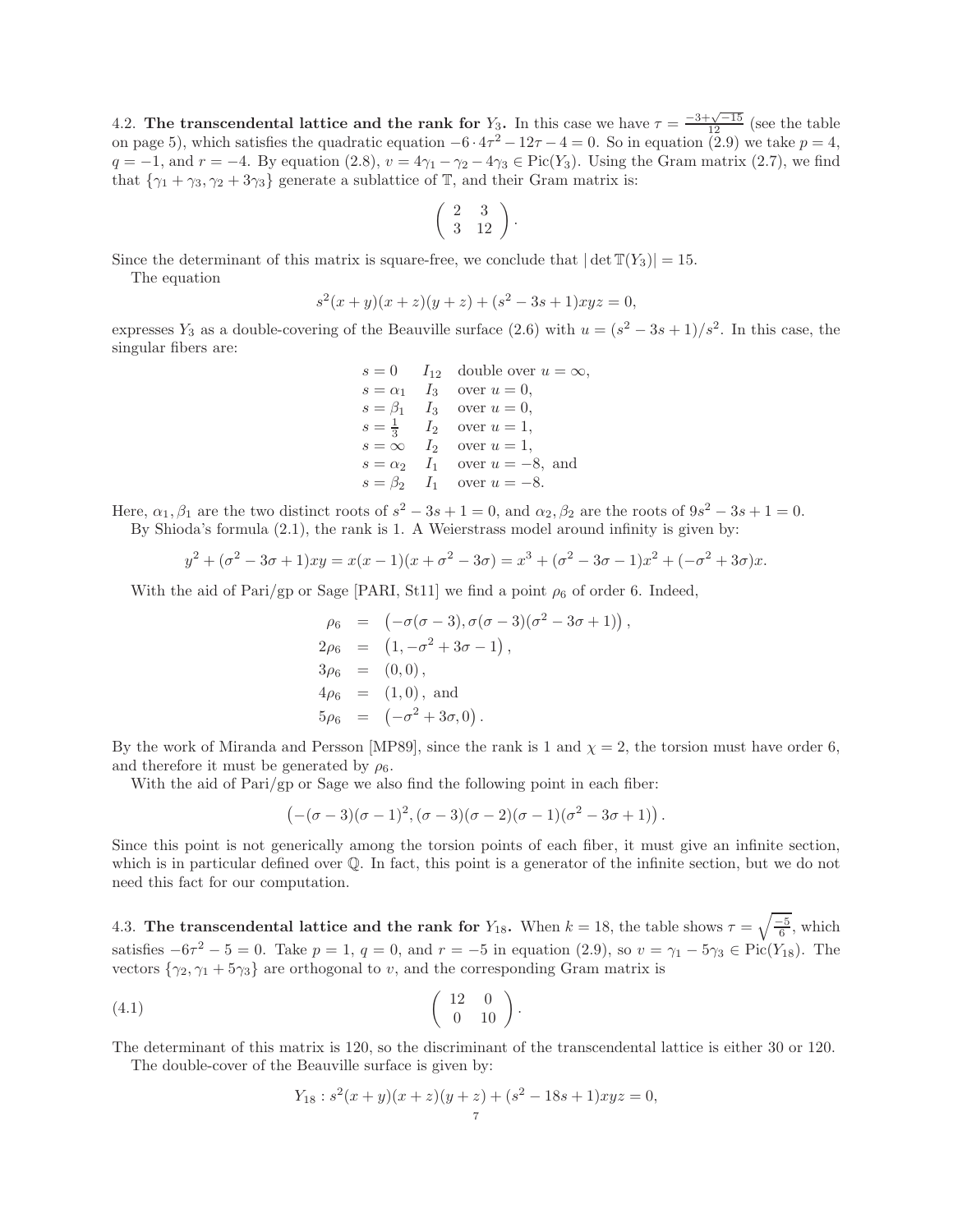where  $u = (s^2 - 18s + 1)/s^2$ . The singular fibers are

$$
s = 0 \t I_{12} \t double over  $u = \infty$ ,  
\n
$$
s = \alpha_1 \t I_3 \t over  $u = 0$ ,  
\n
$$
s = \beta_1 \t I_3 \t over  $u = 0$ ,  
\n
$$
s = \frac{1}{18} \t I_2 \t over  $u = 1$ ,  
\n
$$
s = \infty \t I_2 \t over  $u = 1$ ,  
\n
$$
s = \alpha_2 \t I_1 \t over  $u = -8$ , and  
\n
$$
s = \beta_2 \t I_1 \t over  $u = -8$ .
$$
$$
$$
$$
$$
$$
$$

Here  $\alpha_1, \beta_1$  are the two distinct roots of  $s^2 - 18s + 1 = 0$ , and  $\alpha_2, \beta_2$  are the roots of  $9s^2 - 18s + 1 = 0$ . From Shioda's formula (2.1), we see that the rank is 1. A Weierstrass model around infinity is given by

(4.2) 
$$
y^2 + (\sigma^2 - 18\sigma + 1)xy = x(x - 1)(x + \sigma^2 - 18\sigma) = x^3 + (\sigma^2 - 18\sigma - 1)x^2 + (-\sigma^2 + 18\sigma)x.
$$

With the aid of Pari/gp or Sage [PARI, St11], we find a point  $\rho_6$  of order 6. Indeed,

$$
\rho_6 = (-\sigma(\sigma - 18), \sigma(\sigma - 18) (\sigma^2 - 18\sigma + 1)),
$$
  
\n
$$
2\rho_6 = (1, -\sigma^2 + 18\sigma - 1),
$$
  
\n
$$
3\rho_6 = (0, 0),
$$
  
\n
$$
4\rho_6 = (1, 0), \text{ and}
$$
  
\n
$$
5\rho_6 = (-\sigma^2 + 18\sigma, 0).
$$

Again by the work of Miranda and Persson [MP89],  $r = 1$  and  $\chi = 2$  implies that the torsion must have order 6, and hence must be generated by  $\rho_6$ .

If P is a generator of the infinite part of the group of sections, then det  $MWL(Y_{18}) = h(P)$ . Applying formulas  $(2.2)$  and  $(2.3)$ , we have

(4.3) 
$$
|\det \mathbb{T}(Y_{18})| = |\det \mathrm{NS}(Y_{18})| = \frac{12 \cdot 3^2 \cdot 2^2 h(P)}{6^2} = 12h(P).
$$

By the remark following (4.1),  $|\det \mathbb{T}(Y_{18})| = 30$  or 120. Hence either  $|\det \mathbb{T}(Y_{18})| = 30$  and  $h(P) = 5/2$  or  $|\det \mathbb{T}(Y_{18})| = 120$  and  $h(P) = 10$ .

Finding the infinite section for  $Y_{18}$  is more difficult than for  $Y_3$  because the infinite section is not defined over Q. Details of the method used to find the infinite section, prove that we have a generator, and compute its height are in Section 7. The outcome of the computations is a generator  $p_{\sigma}$  defined over  $\mathbb{Q}(\sqrt{-3})$  satisfying  $h(p_{\sigma}) = 10$ ; hence

$$
|\det \mathbb{T}(Y_{18})|=120.
$$

### 5. Relating the Mahler Measure to a newform

The main ingredient we use to relate Mahler mesure to newforms is the following result from [Be06].

**Theorem 5.1** (Bertin). Let  $k = w + \frac{1}{w}$  with

$$
w = \left(\frac{\eta(\tau)\eta(6\tau)}{\eta(2\tau)\eta(3\tau)}\right)^6, \quad \eta(\tau) = e^{\frac{\pi i \tau}{12}} \prod_{n \ge 1} (1 - e^{2\pi i n \tau}).
$$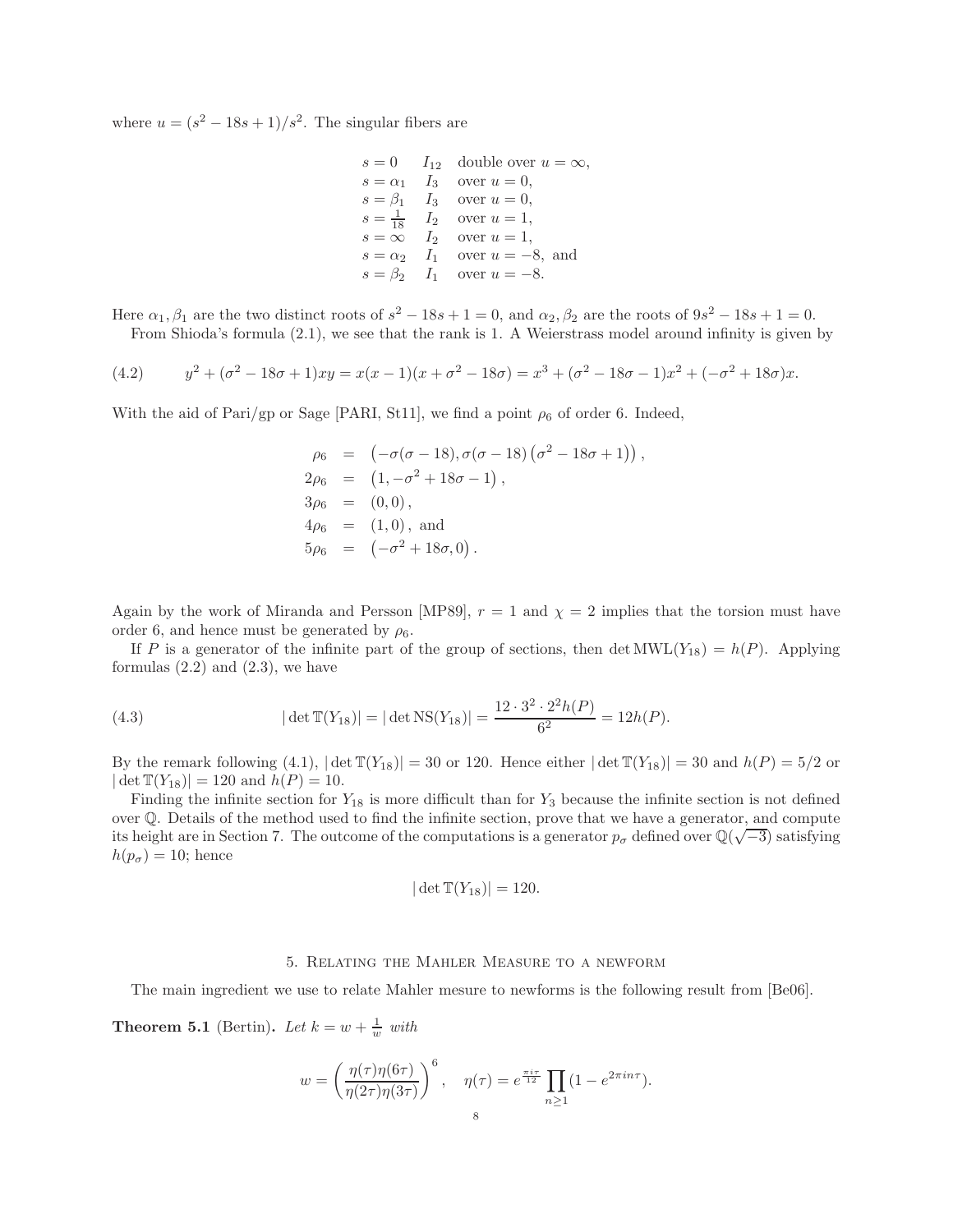Then

$$
m(P_k) = \frac{\text{Im}\,\tau}{8\pi^3} \left[ \sum_{m,n} \left( -4 \left( 2 \text{Re} \frac{1}{(m\tau + n)^3 (m\bar{\tau} + n)} + \frac{1}{(m\tau + n)^2 (m\bar{\tau} + n)^2} \right) + 16 \left( 2 \text{Re} \frac{1}{(2m\tau + n)^3 (2m\bar{\tau} + n)} + \frac{1}{(2m\tau + n)^2 (2m\bar{\tau} + n)^2} \right) - 36 \left( 2 \text{Re} \frac{1}{(3m\tau + n)^3 (3m\bar{\tau} + n)} + \frac{1}{(3m\tau + n)^2 (3m\bar{\tau} + n)^2} \right) + 144 \left( 2 \text{Re} \frac{1}{(6m\tau + n)^3 (6m\bar{\tau} + n)} + \frac{1}{(6m\tau + n)^2 (6m\bar{\tau} + n)^2} \right) \right].
$$

The evaluation of the Eisenstein–Kronecker series often leads to Hecke L-functions. Let  $K$  be an imaginary quadratic number field and m be an ideal of  $\mathcal{O}_K$ . A Hecke character of K modulo m with  $\infty$ -type  $\ell$  is a homomorphism  $\phi$  on the group of fractional ideals of K which are prime to m such that for all  $\alpha \in K^*$  with  $\alpha \equiv 1 \mod m$ ,

$$
\phi((\alpha)) = \alpha^{\ell}.
$$

The ideal m is called the conductor of  $\phi$  if it is minimal in the following sense: if  $\phi$  is defined modulo m', then  $\mathfrak{m}|\mathfrak{m}'$ .

Let

$$
L(\phi, s) = \sum_{\mathfrak{a} \text{ integral}} \frac{\phi(\mathfrak{a})}{N(\mathfrak{a})^s} = \sum_{cl(\mathfrak{a})} \frac{\phi(\mathfrak{a})}{N(\mathfrak{a})^{2-s}} \frac{1}{2} \sum_{\lambda \in \mathfrak{a}}' \frac{\bar{\lambda}^2}{(\lambda \bar{\lambda})^s}
$$

.

.

The Mellin transform gives a Hecke eigenform:

$$
f_{\phi} = \sum_{n \in \mathbb{N}} a_n q^n = \sum_{\mathfrak{a} \text{ integral}} \phi(\mathfrak{a}) q^{N(\mathfrak{a})}
$$

A theorem of Hecke and Shimura implies that  $f_{\phi}$  has weight  $\ell + 1$  and level  $\Delta_K N(\mathfrak{m})$ . If  $\ell$  is even,

$$
f_{\phi} \in S_{\ell+1}(\Gamma_0(\Delta_K N(\mathfrak{m})), \chi_K)
$$

where  $-\Delta_K$  is the discriminant of the field, and  $\chi_K$  is its quadratic character.

A newform  $f = \sum a_n q^n \in S_k(\Gamma_1(N))$  is said to have complex multiplication (CM) by a Dirichlet character  $\phi$  if  $f = f \otimes \phi$ , where

$$
f \otimes \phi = \sum_{n \in \mathbb{N}} \phi(n) a_n q^n.
$$

By a result of Ribet, a newform has CM by a quadratic field  $K$  iff it comes from a Hecke character of  $K$ . In particular, K is imaginary and unique. Schütt  $[Sc08]$  proves that there are only finitely many CM newforms with rational coefficients for certain fixed weights (including 3) up to twisting, and he gives a comprehensive table for these.

5.1. The relation with a newform for  $P_6$ . From Theorem 5.1,

$$
m(P_6) = \frac{24\sqrt{6}}{\pi^3} \left( \frac{1}{2} \sum_{m,k}^{\prime} \left( \frac{m^2 - 6k^2}{(m^2 + 6k^2)^3} + \frac{3k^2 - 2m^2}{(3k^2 + 2m^2)^3} \right) \right).
$$

This summation can be viewed (see [Be06]) as a Hecke L-series on the field  $\mathbb{Q}(\sqrt{-6})$ . This field has discriminant  $-24$  and class number 2, with the nontrivial class represented by  $(2, \sqrt{-6})$ . That is, we have

$$
\mathrm{m}(P_6)=\frac{24\sqrt{6}}{\pi^3}L_{\mathbb{Q}(\sqrt{-6})}(\phi,3), \text{ where } \phi(2,\sqrt{-6})=-2.
$$

By the results of Hecke and Shimura, we look for a correspondence to a (quadratic) twist of a newform of weight 3 and level 24. According to Schütt's table [Sc08], there is only one newform (up to twisting) of weight 3 and level 24. The twist must be of the form  $\left(\frac{d}{p}\right)$  for d dividing 24, and we can compute the twist exactly by comparing the first few coefficients, as shown in the following table.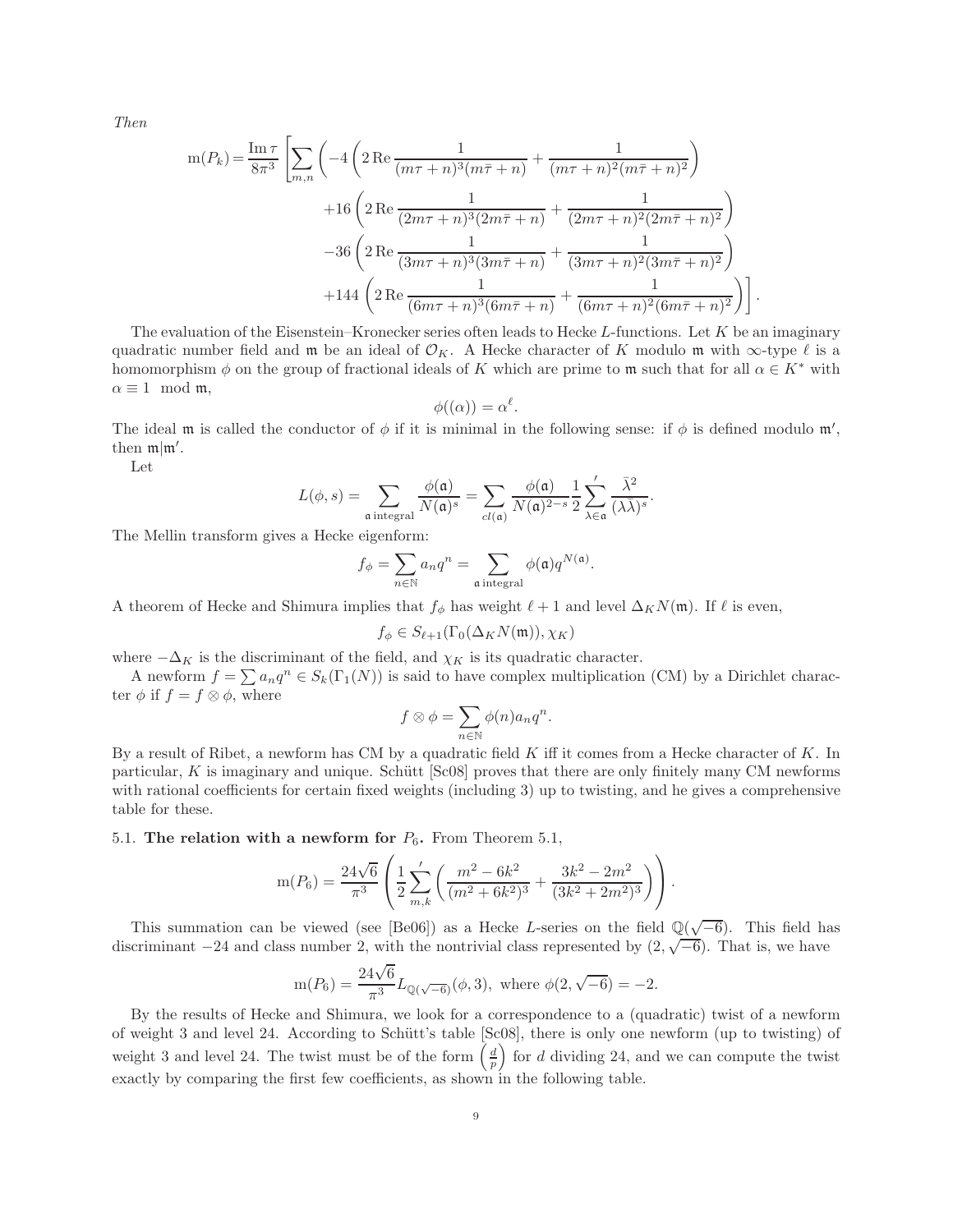|                              |   |   | $\tilde{\phantom{a}}$ |   |  | ⊥∪ | ∠⊍ |                         |    |
|------------------------------|---|---|-----------------------|---|--|----|----|-------------------------|----|
| $ \rho V \rho $<br>∩t<br>new | - |   | -                     |   |  |    | U  | IJU                     |    |
| coet<br>ಲ                    |   | υ | $\Omega$<br>-         | ◡ |  |    |    | $\sim$ $\sim$<br>$\sim$ | ഄഄ |

We find that the twist is given by  $\left(\frac{-3}{p}\right)$ . Therefore,

(5.1) 
$$
m(P_6) = \frac{24\sqrt{6}}{\pi^3} L\left(f_{24} \otimes \left(-\frac{3}{4}\right), 3\right).
$$

5.2. The relation with a newform for  $P_3$ . This case was also considered in [Be06] as a Hecke L-series on the field  $\mathbb{Q}(\sqrt{-15})$ . This field has discriminant  $-15$  and class number 2, with the nontrivial class represented by  $\left(2, \frac{1+\sqrt{-15}}{2}\right)$ .

$$
m(P_3) = \frac{15\sqrt{15}}{2\pi^3} \left( \frac{1}{4} \sum_{m,k}^{\prime} \left( \frac{2m^2 + 2mk - 7k^2}{(m^2 + mk + 4k^2)^3} - \frac{m^2 + 8mk + k^3}{(2m^2 + mk + 2k^2)^3} \right) \right)
$$
  
= 
$$
\frac{15\sqrt{15}}{2\pi^3} L_{\mathbb{Q}(\sqrt{-15})}(\phi, 3),
$$

where  $\phi\left(2, \frac{1+\sqrt{-15}}{2}\right) = -2.$ 

There is only one newform of level 15 and weight 3 in Schütt's table. We compare the first few coefficients.

| uη                  | $\ddot{\bullet}$ |                       | − | ച | ∽ | $\cdot$ |  |  |
|---------------------|------------------|-----------------------|---|---|---|---------|--|--|
| newform<br>ot level | $\Omega$<br>ಀ    |                       |   |   |   |         |  |  |
| e<br>coe:<br>↩      | $\Omega$<br>ಀ    | $\tilde{\phantom{a}}$ | ◡ |   |   |         |  |  |

Therefore,

(5.2) 
$$
m(P_3) = \frac{15\sqrt{15}}{2\pi^3}L(f_{15}, 3).
$$

5.3. The relation with a newform for  $P_{18}$ . After some algebraic manipulation, one can find a Hecke series in  $\mathbb{Q}(\sqrt{-30})$ . This field has discriminant  $-120$  and class number 4, with the class group generated by  $(2, \sqrt{-30})$  and  $(3, \sqrt{-30})$ . We have

$$
m(P_{18}) = \frac{6\sqrt{120}}{\pi^3} \left( \frac{1}{2} \sum_{m,k}^{\prime} \left( \frac{5m^2 - 6k^2}{(5m^2 + 6k^2)^3} - \frac{10m^2 - 3k^2}{(10m^2 + 3k^2)^3} + \frac{15m^2 - 2k^2}{(15m^2 + 2k^2)^3} - \frac{30m^2 - k^2}{(30m^2 + k^2)^3} \right) \right)
$$
  
+ 
$$
\frac{3\sqrt{30}}{\pi^3} \sum_{m,k}^{\prime} \left( -\frac{1}{(5m^2 + 6k^2)^2} + \frac{1}{(10m^2 + 3k^2)^2} - \frac{1}{(15m^2 + 2k^2)^2} + \frac{1}{(30m^2 + k^2)^2} \right)
$$
  
= 
$$
\frac{6\sqrt{120}}{\pi^3} L_{\mathbb{Q}(\sqrt{-30})}(\phi, 3) + \frac{14}{5} d_3,
$$

where  $\phi(2,\sqrt{-30}) = -2$  and  $\phi(3,\sqrt{-30}) = 3$ . The equality for the term  $\frac{14}{5}d_3$  was proved by Bertin [Be11] by examining identities of certain Epstein zeta functions.

There is only one newform of weight 3 and level 120 in Schütt's table.

| $\omega$                    | -             | ್ಮ            |                            | - |   | 13 |          | TЭ | ∠⊍ | ∠ఎ |  |
|-----------------------------|---------------|---------------|----------------------------|---|---|----|----------|----|----|----|--|
| level<br>$\cap^*$<br>newfor | $\Omega$<br>- | $\Omega$<br>◡ |                            | v | - |    |          |    |    | ಀ  |  |
| $\cdot$ coen.<br><br>30     |               | $\Omega$<br>◡ | $\tilde{\phantom{a}}$<br>ບ | v | - |    | n۵<br>∠∪ |    |    |    |  |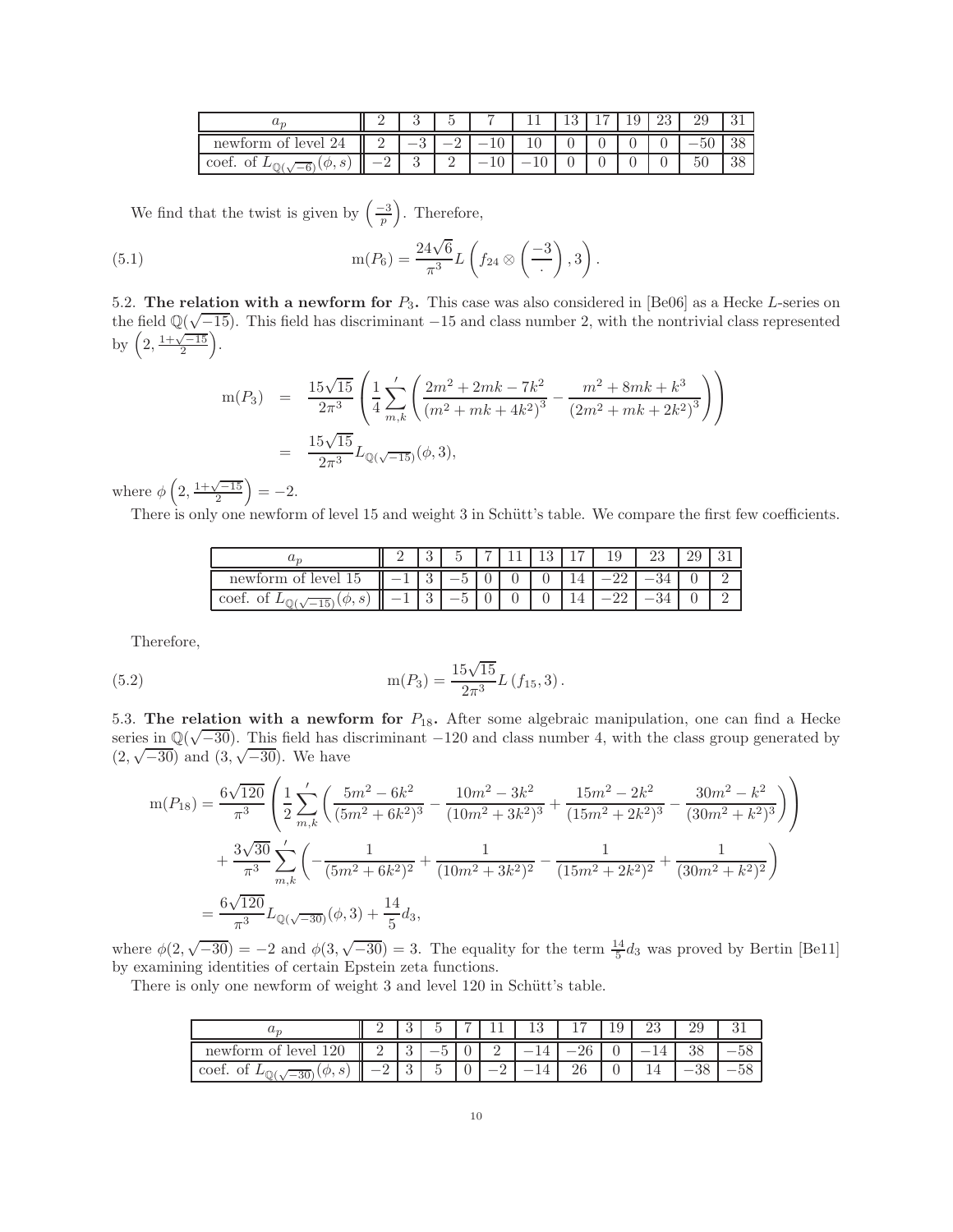The final results yields

(5.3) 
$$
L_{\mathbb{Q}(\sqrt{-30})}(\phi,3) = L\left(f_{120} \otimes \left(-\frac{3}{\cdot}\right),3\right),
$$

$$
m(P_{18}) = \frac{6\sqrt{120}}{\pi^3}L\left(f_{120} \otimes \left(-\frac{3}{\cdot}\right),3\right) + \frac{14}{5}d_3.
$$

6. RELATING  $L(T(Y), s)$  to a newform

The main tool for this section is the following result from [Sc08].

**Theorem 6.1** (Schütt). The following classification of singular K3-surfaces over  $\mathbb Q$  are equivalent.

- By the discriminant d of the transcendental lattice of the surface up to square.
- By the discriminant  $-d$  of the Néron-Severi lattice of the surface up to square.
- By the associated newform up to twisting.
- By the level of the associated newform up to square.
- By the CM field  $\mathbb{Q}(\sqrt{-d})$  of the associated newform.

This theorem depends on Livné's modularity theorem for singular K3-surfaces that predicts that  $L(\mathbb{T}(Y), s)$ is modular and that the corresponding modular form has weight 3.

The first step in finding the corresponding modular form is to compute the first few coefficients  $A_p$  from  $L(\mathbb{T}(Y), s)$ ; then the coefficients are compared to the tables that can be found in [Sc08] in order to identify the corresponding CM newform. Tackling the first step requires the following result from [Be10].

**Theorem 6.2** (Bertin). Let Y be an elliptic K3-surface defined over Q and rank  $r(Y) = 0$ . Then

(6.1) 
$$
A_p = -\sum_{s \in \mathbb{P}^1(\mathbb{F}_p)} a_p(s),
$$

where

$$
a_p(s) = p + 1 - \#Y_s(\mathbb{F}_p).
$$

Now suppose that  $r(Y) = 1$  and that there is an infinite section defined over  $\mathbb{Q}(\sqrt{d})$ . Then

(6.2) 
$$
A_p = -\sum_{s \in \mathbb{P}^1(\mathbb{F}_p)} a_p(s) - \left(\frac{d}{p}\right)p.
$$

Notice that the result stated in [Be10] requires a *generator* of  $\text{MWL}(Y)$  to be defined over  $\mathbb{Q}(\sqrt{d})$ . But it is not hard to see that it suffices to find any element of infinite order to be defined over  $\mathbb{Q}(\sqrt{d})$ .

6.1. Relating  $L(\mathbb{T}(Y_6), s)$  to a newform. We know from Section 4.1 that  $r(Y_6) = 0$  and that  $|\det \mathbb{T}(Y_6)| =$ 24, so we use equation (6.1). With the help of Pari/gp or Sage we compute several coefficients  $A_p$  and compare them to the coefficients of the newform of level 24 from Schütt's table in [Sc08].

| $u_{\gamma}$           |   |  | -63 | ⊥∪ | ∠⊍ |                       |  |
|------------------------|---|--|-----|----|----|-----------------------|--|
| level<br>∩t<br>newform | - |  |     |    |    |                       |  |
| 4.1 <sub>Y</sub>       |   |  |     |    |    | $\tilde{\phantom{a}}$ |  |

We see that

$$
L(\mathbb{T}(Y_6),3)=L\left(f_{24}\otimes\left(\frac{-3}{\cdot}\right),3\right),\,
$$

and combining this with equation (5.1) gives the final result

$$
m(P_6) = \frac{24\sqrt{6}}{\pi^3} L(\mathbb{T}(Y_6), 3).
$$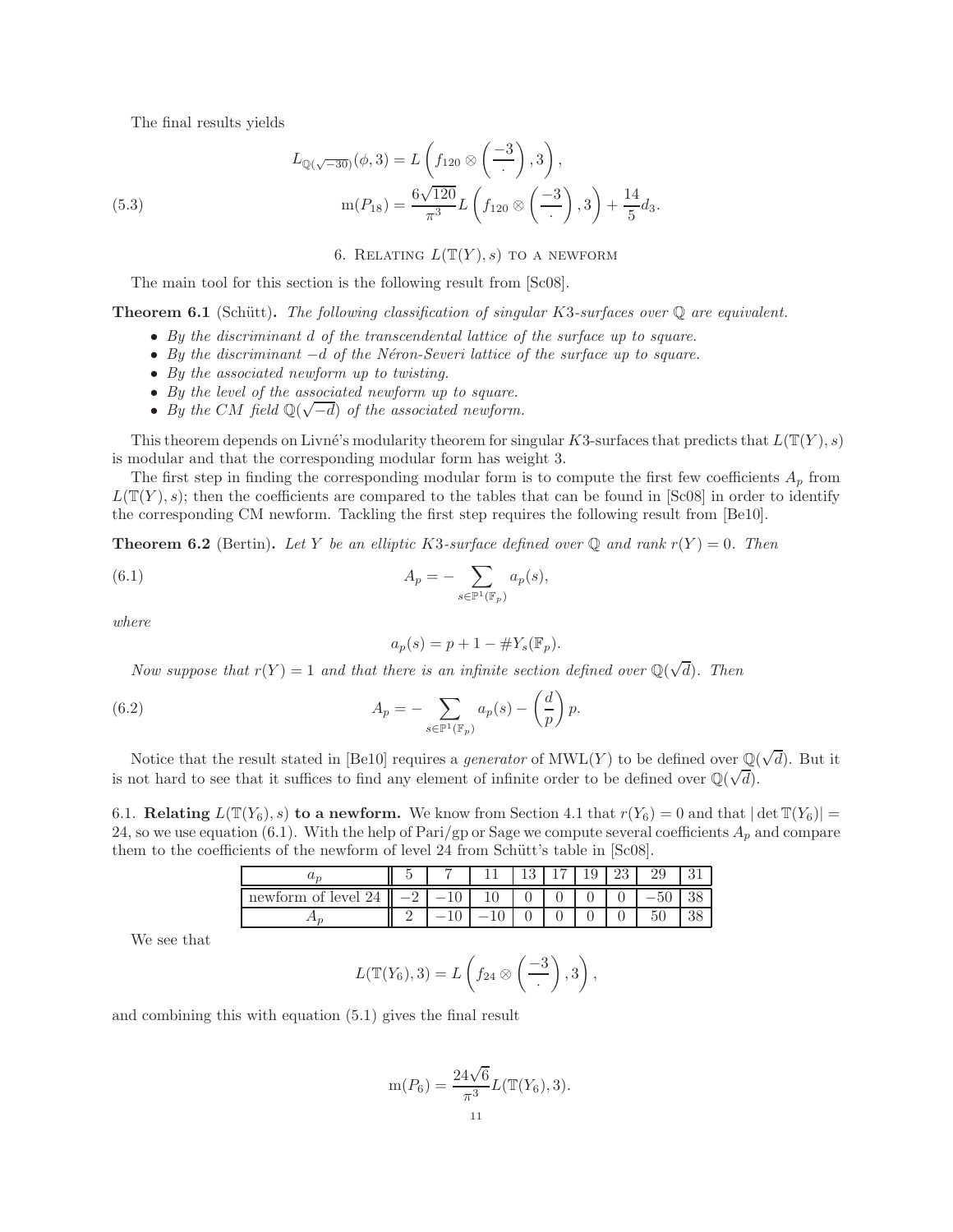6.2. Relating  $L(\mathbb{T}(Y_3), s)$  to a newform. In this case,  $r(Y_3) = 1$  and the infinite section is defined over Q. We apply equation (6.2) to compute the  $A_p$  values and compare with the table from [Sc08] in order to obtain

$$
L(\mathbb{T}(Y_3), 3) = L(f_{15}, 3).
$$

Combining this with equation (5.2) gives the final result

$$
m(P_3) = \frac{15\sqrt{15}}{2\pi^3} L(\mathbb{T}(Y_3), 3).
$$

6.3. Relating  $L(\mathbb{T}(Y_{18}), s)$  to a newform. In this case,  $r(Y_{18}) = 1$  and the infinite section is defined over  $\mathbb{Q}(\sqrt{-3})$ . We again apply equation (6.2) to compute the  $A_p$  values and compare with the table from [Sc08] in order to obtain

$$
L(\mathbb{T}(Y_{18}),3)=L\left(f_{120}\otimes\left(\frac{-3}{\cdot}\right),3\right).
$$

Combining this with equation (5.3) gives the final result

$$
m(P_{18}) = \frac{120\sqrt{120}}{20\pi^3}L(\mathbb{T}(Y_{18}),3) + \frac{14}{5}d_3.
$$

As a final note, we remark that one could have started the computations from this subsection without knowing that the infinite section is defined over  $\mathbb{Q}(\sqrt{-3})$ . Computing several values of  $A_p$  with equation (6.1) and comparing with the table from [Sc08] will reveal the necessary correction factor. This allows one to predict that the infinite section is defined over  $\mathbb{Q}(\sqrt{-3})$ , and armed with this knowledge the infinite section is more easily computed (see Section 7.1).

# 7. INFINITE SECTION FOR  $Y_{18}$

We now describe the computations used to find an infinite section  $p_{\sigma}$  for the elliptic surface given in equation (4.2), show that our  $p_{\sigma}$  is a generator for the infinite part of the group of sections, and prove that  $h(p_{\sigma})=10.$ 

7.1. Finding the infinite section. As noted above, we can predict that the infinite section is defined over  $\mathbb{Q}(\sqrt{-3})$ . Therefore, we twist equation (4.2) by  $-3$  in order to get an elliptic surface with the infinite section defined over  $\mathbb{Q}$ . We denote this twist Y<sub>−3</sub> (we drop the Y<sub>18</sub> notation in this case because there is no ambiguity). Applying the general formula for a quadratic twist [Co99, Chapter 4], we have

$$
Y_{-3}: y^2 + (\sigma^2 - 18\sigma + 1)xy = x^3 + (-\sigma^4 + 36\sigma^3 - 329\sigma^2 + 90\sigma + 2)x^2 + 9\sigma(-\sigma + 18)x.
$$

For each  $\sigma$ , the fiber  $Y_{\sigma}$  is a curve in  $Y_{18}$  and the fiber  $Y_{\sigma,-3}$  is a curve in  $Y_{-3}$ . These curves satisfy the following exact sequence (see [IR90], Proposition 20.5.4):

$$
0 \to Y_{\sigma,-3}(\mathbb{Q}) \to Y_{\sigma}(\mathbb{Q}(\sqrt{-3})) \xrightarrow{\mathrm{Tr}_{\mathbb{Q}(\sqrt{-3})/\mathbb{Q}}} Y_{\sigma}(\mathbb{Q}) \to Y_{\sigma}(\mathbb{Q})/2Y_{\sigma}(\mathbb{Q}) \to 0.
$$

More specifically, we have

$$
0 \to Y_{\sigma,-3}(\mathbb{Q}) \to Y_{\sigma}(\mathbb{Q}(\sqrt{-3})) \to \mathbb{Z}/6\mathbb{Z} \to \mathbb{Z}/2\mathbb{Z} \to 0.
$$

A computation verifies that a section for  $Y_{-3}$  is given by  $p_{-3} = (x_{-3}(\sigma), y_{-3}(\sigma))$  where

$$
x_{-3}(\sigma) = -\frac{2^4 3^6 \sigma (\sigma - 18)(\sigma - 21)^2 (\sigma + 3)^2}{(\sigma - 9)^2 (\sigma^2 - 21\sigma + 72)^2 (\sigma^2 - 15\sigma + 18)^2}, \text{ and}
$$
  
\n
$$
y_{-3}(\sigma) = -\frac{2^2 3^4 \sigma (\sigma - 18)(\sigma - 21)(\sigma + 3)}{(\sigma - 9)^3 (\sigma^2 - 21\sigma + 72)^3 (\sigma^2 - 15\sigma + 18)^3}
$$
  
\n
$$
\cdot (\sigma^{10} - 108\sigma^9 + 4455\sigma^8 - 87822\sigma^7 + 771363\sigma^6 - 294840\sigma^5 - 44001711\sigma^4 + 281168010\sigma^3 - 545848956\sigma^2 + 132322248\sigma + 128490624).
$$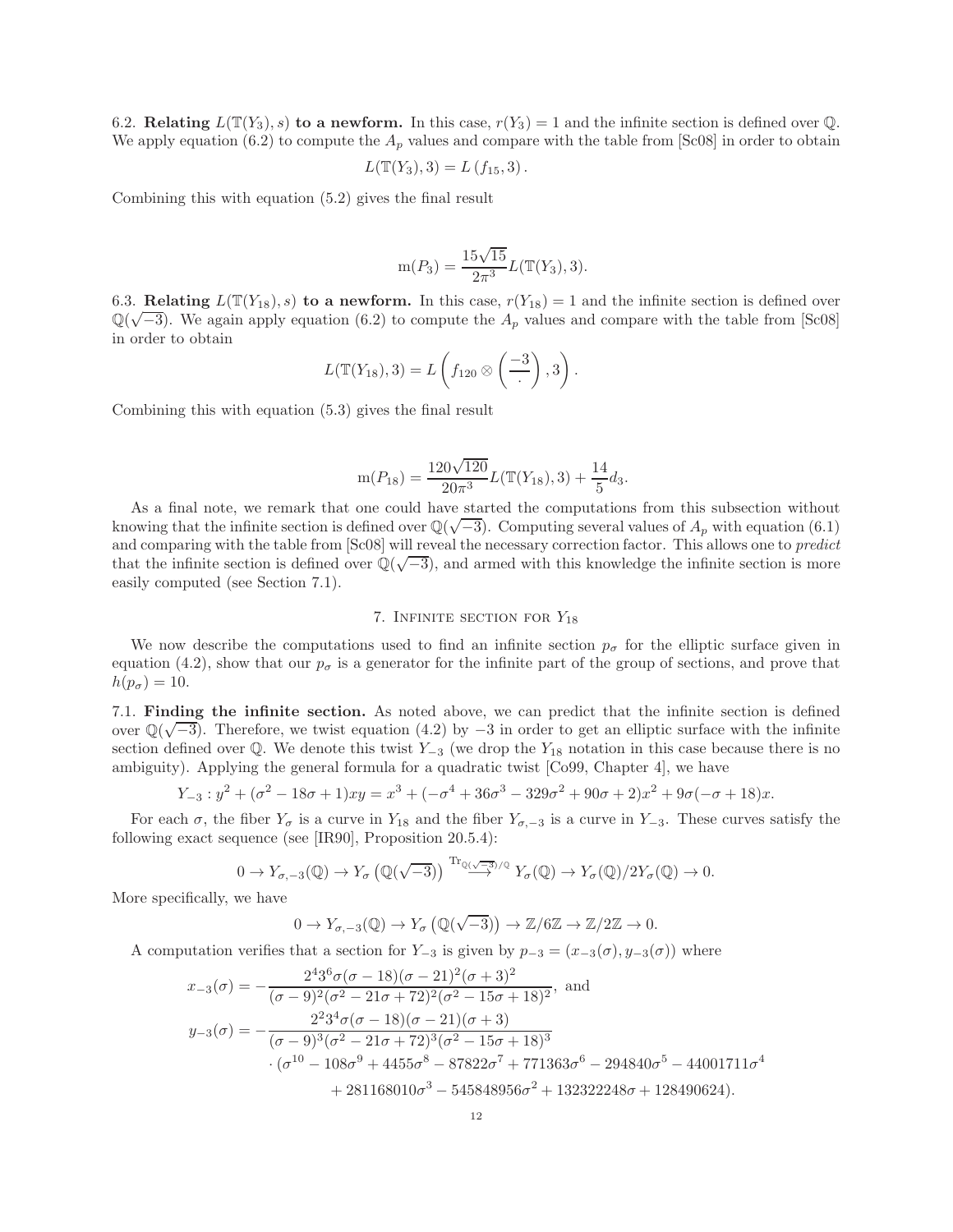The curve  $Y_{\sigma,-3}$  has good reduction modulo 5 when  $\sigma \equiv 1, 2 \pmod{5}$ . In those cases, one finds that  $Y_{\sigma,-3}(\mathbb{F}_5)$  has 6 elements and is generated by the point (3, 1). Hence the torsion of  $Y_{\sigma,-3}(\mathbb{Q})$  injects into  $\mathbb{Z}/6\mathbb{Z}$ . With the help of Pari/gp or Sage [PARI, St11], it is easy to compute [6] $p_{-3}$  and see that the result is different from  $O_{\sigma,-3}$ . Therefore this point is not torsion.

Reversing the change of coordinates, one finds an infinite section  $p_{\sigma} = (x(\sigma), y(\sigma))$  for the surface  $Y_{18}$ :

(7.1) 
$$
x(\sigma) = \frac{2^4 3^5 \sigma (\sigma - 18)(\sigma - 21)^2 (\sigma + 3)^2}{(\sigma - 9)^2 (\sigma^2 - 21\sigma + 72)^2 (\sigma^2 - 15\sigma + 18)^2}, \text{ and}
$$

$$
y(\sigma) = \frac{2^2 3^2 \sqrt{-3} \sigma (\sigma - 21)(\sigma - 18)(\sigma + 3)}{(\sigma - 9)^3 (\sigma^2 - 21\sigma + 72)^3 (\sigma^2 - 15\sigma + 18)^3} (\sigma^2 + 3(-6 + \sqrt{-3})\sigma + 9(5 - 3\sqrt{-3}))
$$

$$
\cdot (\sigma^3 + 3(-9 + \sqrt{-3})\sigma^2 + 9(19 - 6\sqrt{-3})\sigma + 9(-9 + 11\sqrt{-3}))
$$

$$
\cdot (\sigma^5 + 3(-15 + 4\sqrt{-3})\sigma^4 + 27(19 - 16\sqrt{-3})\sigma^3 + 81(9 + 52\sqrt{-3})\sigma^2 + 162(-139 - 36\sqrt{-3})\sigma + 5832(1 - \sqrt{-3})).
$$

It is clear from these formulas that  $p_{\sigma}$  and the zero section [0 : 1 : 0] have simple intersections over  $\sigma = 9$ , and over the distinct roots of  $(\sigma^2 - 21\sigma + 72)$  and  $(\sigma^2 - 15\sigma + 18)$ . Therefore  $\overline{p_{\sigma}} \cdot \overline{O} = 5$ . Applying equation (2.4), we see that

$$
h(p_{\sigma}) = 2\chi(Y_{18}) + 2(\overline{p_{\sigma}} \cdot \overline{O}) - \sum_{v} \text{contr}_{\nu}(P) = 2 \cdot 2 + 2 \cdot 5 - \sum_{v} \text{contr}_{\nu}(P).
$$

From this, we have

$$
14 \ge h(p_{\sigma}) \ge 14 - \frac{6 \cdot 6}{12} - \frac{1 \cdot 1}{2} - \frac{1 \cdot 1}{2} - \frac{1 \cdot 2}{3} - \frac{1 \cdot 2}{3}
$$
  

$$
14 \ge h(p_{\sigma}) \ge \frac{26}{3}.
$$

From the remarks following equation (4.3), we know that the height of a generator must be either 5/2 or 10. This means that  $h(p_{\sigma}) = 10$ , since it must be a square multiple of the height of a generator. In Section 7.3, we show this fact directly by analyzing the intersection with the singular fibers.

7.2. **Proof that**  $p_{\sigma}$  is a generator. Let  $K = \mathbb{Q}(\sqrt{-3})(\sigma)$ . To prove that  $p_{\sigma}$  is indeed a generator of the infinite section, we need to see that we cannot write  $p_{\sigma} + k\rho_6 = [2]P$  for any  $P \in E(K)$  and  $k = 0, \ldots, 5$ . In fact, it suffices to prove that  $p_{\sigma} + k\rho_6 = [2]P$  has no solution  $P \in E(K)$  for  $k = 0, 3$ . We will use the following theorem.

**Theorem 7.1** ([Co99], Proposition 1.7.5(b)). Let

$$
E: y^2 = x(x^2 + ax + b)
$$

be an elliptic curve defined over a field K with char  $K \neq 2$ , and suppose  $a^2-4b \notin K^{*2}$ . Let  $Q = (x, y) \in E(K)$ with  $x \neq 0$ . Then there exists  $P \in E(K)$  such that  $Q = [2]P$  iff (i)  $x \in K^{*2}$ , say  $x = r^2$ ; and (ii) one of  $q_{\pm} = 2x + a \pm 2y/r \in K^{*2}.$ 

In order to apply this result, we need to eliminate the term  $xy$  from the Weierstrass equation (4.2), which we do by making the change  $Y = y + \frac{(\sigma^2 - 18\sigma + 1)x}{2}$ . This gives

$$
Y^2 = x \left( x^2 + \frac{\sigma^4 - 36\sigma^3 + 330\sigma^2 - 108\sigma - 3}{4}x + (-\sigma^2 + 18\sigma) \right).
$$

From equation (7.1), we see that  $x(\sigma)$  is not a square in K, hence there is no  $P \in E(K)$  such that  $p_{\sigma} = [2]P$ . Now write  $p_{\sigma} + 3p_{6} = (x'(\sigma), Y'(\sigma))$ . A computation yields

$$
x'(\sigma) = -\frac{(\sigma - 9)^2(\sigma^2 - 21\sigma + 72)^2(\sigma^2 - 15\sigma + 18)^2}{2^4 \cdot 3^5(\sigma - 21)^2(\sigma + 3)^2}
$$

which is a square in  $K$ , so take

$$
r = \frac{(\sigma - 9)(\sigma^2 - 21\sigma + 72)(\sigma^2 - 15\sigma + 18)}{2^2 \cdot 3^2 \sqrt{-3} (\sigma - 21)(\sigma + 3)}.
$$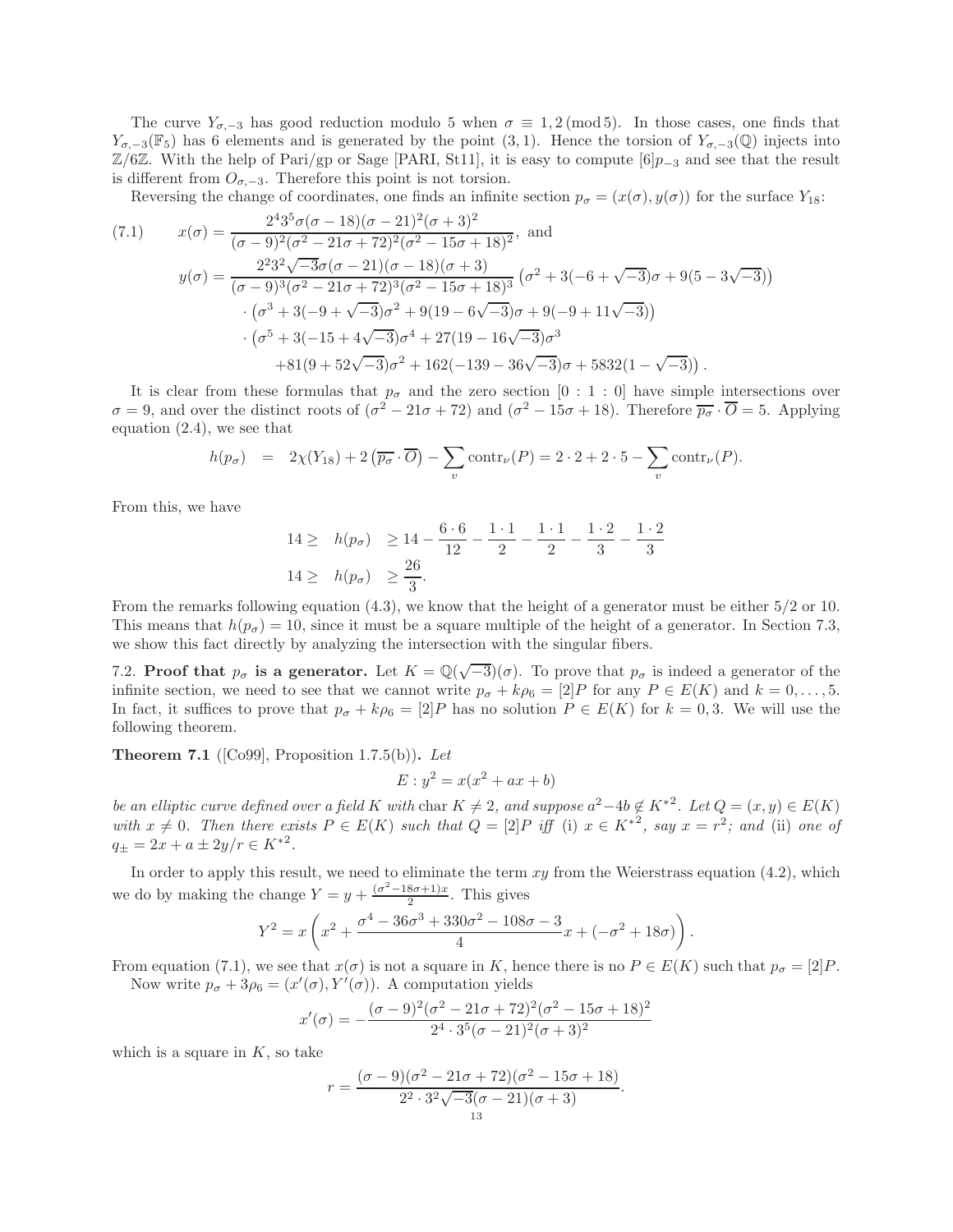To compute  $q_{\pm}$  as in Theorem 7.1, we first find

$$
Y'(\sigma) = \frac{\sqrt{-3}(\sigma - 9)(\sigma^2 - 15\sigma + 18)(\sigma^2 - 21\sigma + 72)(\sigma^3 - 12\sigma^2 - 171\sigma + 1350)}{2^6 3^8 (\sigma + 3)^3 (\sigma - 21)^3}
$$

$$
\cdot (\sigma^3 - 42\sigma^2 + 369\sigma - 216)(\sigma^4 - 36\sigma^3 + 351\sigma^2 - 486\sigma - 486).
$$

It is then a simple matter to compute

$$
q_{+} = -\frac{1}{2^{2} \cdot 3^{5}} (\sigma - 21)^{2} (\sigma + 3)^{2} (\sigma^{2} - 18\sigma + 9)
$$

$$
q_{-} = -\frac{3^{5} (\sigma^{2} - 18\sigma + 1)^{3}}{(\sigma - 21)^{2} (\sigma + 3)^{2}},
$$

and neither of these are squares in K.

7.3. Height computation. In order to compute  $h(p_{\sigma})$ , we need to study the intersection of  $p_{\sigma}$  with the singular fibers, since the correction terms in formula (2.4) are given by

$$
contr_{\nu}(P) = \frac{j(m-j)}{m},
$$

when P intersects the component  $\Theta_{s,i}$  of the singular fiber over s of type  $I_m$ . We need the following theorem from [Ne64]:

**Theorem 7.2** (Néron). Let  $E_s$  be an elliptic curve defined over  $\mathbb{C}[s]$  given by a Weierstrass model, and denote by v the s-adic valuation. Suppose that  $E_0$  has a double point with distinct tangents and  $v(j(E_s)) = -m < 0$ (this happens if and only if  $E_0$  is singular of type  $I_m$  in Kodaira's classification). Then, for every integer  $l > m/2$ , there exists a Weierstrass model  $\mathcal{E}_s$  deduced from  $E_s$  by a transformation of the form

$$
X = x + qz,
$$
  
\n
$$
Y = y + ux + rz,
$$
  
\n
$$
Z = z,
$$

with  $q, r, u \in \mathbb{C}[s]$ . A Weierstrass model  $\mathcal{E}_s$  is given by

 $(7.2)$  $Y^2Z + \lambda XYZ + \mu YZ^2 = X^3 + \alpha X^2Z + \beta XZ^2 + \gamma Z^3$ 

with coeffcients satisfying

(7.3) 
$$
v(\lambda^2 + 4\alpha) = 0, \quad v(\mu) \ge l, \quad v(\beta) \ge l, \quad v(\gamma) = m, \text{ and } v(j(\mathcal{E}_s)) = -m.
$$

We now follow the argument in [Be08b], and refer the interested reader there for details. A singular fiber of type  $I_m$  over  $s = 0$  is composed of the nonsingular rational curves  $\Theta_{0,0}, \Theta_{0,1}, \ldots, \Theta_{0,m-1}$ . If  $m = 2h$ , the configuration of the these curves can be found in  $(\mathbb{P}^2)^h$ , with a point  $[X:Y:Z] \in Y_{18}$  over  $s=0$ corresponding to the point

 $(7.4) \ [X:Y:Z^{(1)}] \times [X:Y:Z^{(2)}] \times \cdots \times [X:Y:Z^{(h)}] \in (\mathbb{P}^2)^h$ , where  $[X:Y:Z^{(i+1)}] = [X:Y:z^{(i)}]$ .

So in particular,

$$
[X:Y:Z^{(1)}] = [X:Y: sZ] \text{ and inductively } [X:Y:Z^{(h)}] = [X:Y: s^h Z].
$$

If  $[X:Y:Z]$  satisfies equation (7.2), then  $[X:Y:Z^{(h)}]$  must satisfy the equation

$$
Y^{2}Z^{(h)} + \lambda XYZ^{(h)} + (\mu/s^{h})Y(Z^{(h)})^{2} = s^{h}X^{3} + \alpha X^{2}Z^{(h)} + (\beta/s^{h})X(Z^{(h)})^{2} + (\gamma/s^{2h})(Z^{(h)})^{3}.
$$

Now, given the valuations in (7.3) and the fact that  $2h = m$ , at  $s = 0$  this simplifies to

(7.5) 
$$
Y^{2}Z^{(h)} + \lambda_{0}XYZ^{(h)} = \alpha_{0}X^{2}Z^{(h)} + \gamma_{m}^{0}(Z^{(h)})^{3}
$$

where the subscript 0 indicates evaluation at  $s = 0$ , and  $\gamma_m^0 = (\gamma/s^m)|_{s=0}$ .

,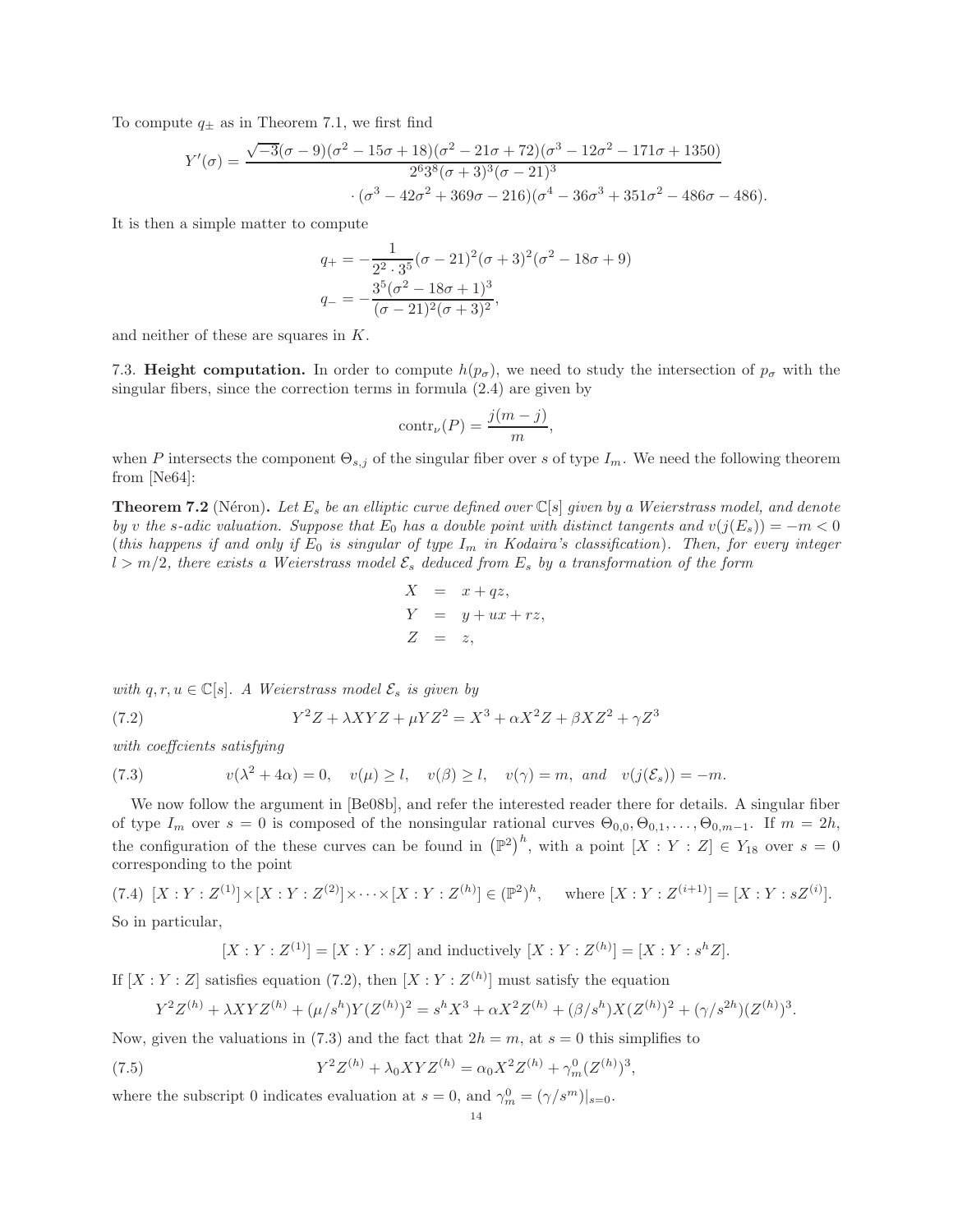In fact, we can describe the components  $\Theta_{0,i}$  exactly. We give here only the fibers relevant in the sequel:

(7.6) 
$$
\Theta_{0,0} = [X : Y : 0] \times \cdots \times [X : Y : 0] \in (\mathbb{P}^2)^h, \text{ and}
$$

$$
\Theta_{0,h} = [0 : 0 : 1] \times \cdots \times [0 : 0 : 1] \times [X_0 : Y_0 : Z_0] \in (\mathbb{P}^2)^h,
$$

where  $Z_0 \neq 0$  and  $[X_0 : Y_0 : Z_0]$  is on the conic (7.5).

7.3.1. The fiber over  $s = 0$ . This is a singularity of type  $I_{12}$ . Let  $(x'(\sigma), y'(\sigma))$  represent the infinite section in equation (7.1). The change of variables

$$
x(s) = s4x'(1/s),
$$
  $y(s) = s6y'(1/s),$   $\sigma = 1/s$ 

yields an infinite section for the Weierstrass model around 0 given by the equation

$$
y^{2} + (s^{2} - 18s + 1)xy = x^{3} + s^{2}(-s^{2} - 18s + 1)x^{2} + (-s^{6} + 18s^{7})x.
$$

A second change of variables

$$
x = X + 2s6, \t\t y = Y - sX - 2s7 - s6
$$

gives the  $\mathcal{E}_s$  model

$$
Y^2 + (s^2 - 20s + 1)XY + (2s^8 - 40s^7)Y = X^3 + (6s^6 - s^4 - 17s^3 - 18s^2 + s)X^2
$$
  
+ 
$$
(12s^{12} - 4s^{10} - 68s^9 - 71s^8 + 2s^7)X + (8s^{18} - 4s^{16} - 68s^{15} - 70s^{14} - s^{12}).
$$

The same change of variables applied to the infinite section  $(x(s), y(s))$  yields

$$
(X(s), Y(s)) = (s6f1(s), s6g1(s))
$$

where  $f_1(0) = -2$  and  $g_1(0) = 1$ . So by equation (7.4) this corresponds to the point

$$
[0:0:1] \times [0:0:1] \times [0:0:1] \times [0:0:1] \times [0:0:1] \times [-2:1:1]
$$

in the  $\mathcal{E}_s$  model. From (7.6) we see that this point is on  $\Theta_{0,6}$  because [−2 : 1 : 1] is on the conic

$$
Y^2 + XY + Z^2 = 0.
$$

7.3.2. The fiber over  $s = \infty$ . This is a singularity of type  $I_2$ , and the infinite section given in equation (7.1) is for the model around infinity given by the Weierstrass equation

$$
y^{2} + (\sigma^{2} - 18\sigma + 1)xy = x(x - 1)(x + \sigma^{2} - 18\sigma) = x^{3} + (\sigma^{2} - 18\sigma - 1)x^{2} + (-\sigma^{2} + 18\sigma)x.
$$

So we work with the singular fibers over  $\sigma = 0$  just as we did above with  $s = 0$ . The change of variables

$$
x = \frac{X}{9} + 12\sigma, \qquad y = \frac{Y}{27} + \frac{X}{9} - 6\sigma
$$

gives the  $\mathcal{E}_{\sigma}$  model

$$
Y^2 + (3\sigma^2 - 54\sigma + 9)XY + (324\sigma^3 - 5832\sigma^2)Y = X^3 + (324\sigma - 27)X^2
$$
  
+ 
$$
(1458\sigma^3 + 8667\sigma^2)X + (157464\sigma^4 - 1583388\sigma^3 + 78732\sigma^2).
$$

The same change of variables applied to equation (7.1) yields the infinite section

$$
(X(\sigma), Y(\sigma)) = (\sigma f_2(\sigma), \sigma g_2(\sigma)),
$$
 where  $f_2(0) = -\frac{1011}{8}$  and  $g_2(0) = \frac{9099 - 1575\sqrt{-3}}{16}$ .

From (7.6), the corresponding point on the  $\mathcal{E}_{\sigma}$  model is

$$
[0:0:1] \times \left[ -\frac{1011}{8} : \frac{9099 - 1575\sqrt{-3}}{16} : 1 \right],
$$

which is on the component  $\Theta_{\infty,1}$  since the second point is on the conic

$$
Y^2 + 9XY + 27X^2 - 78732Z^2 = 0.
$$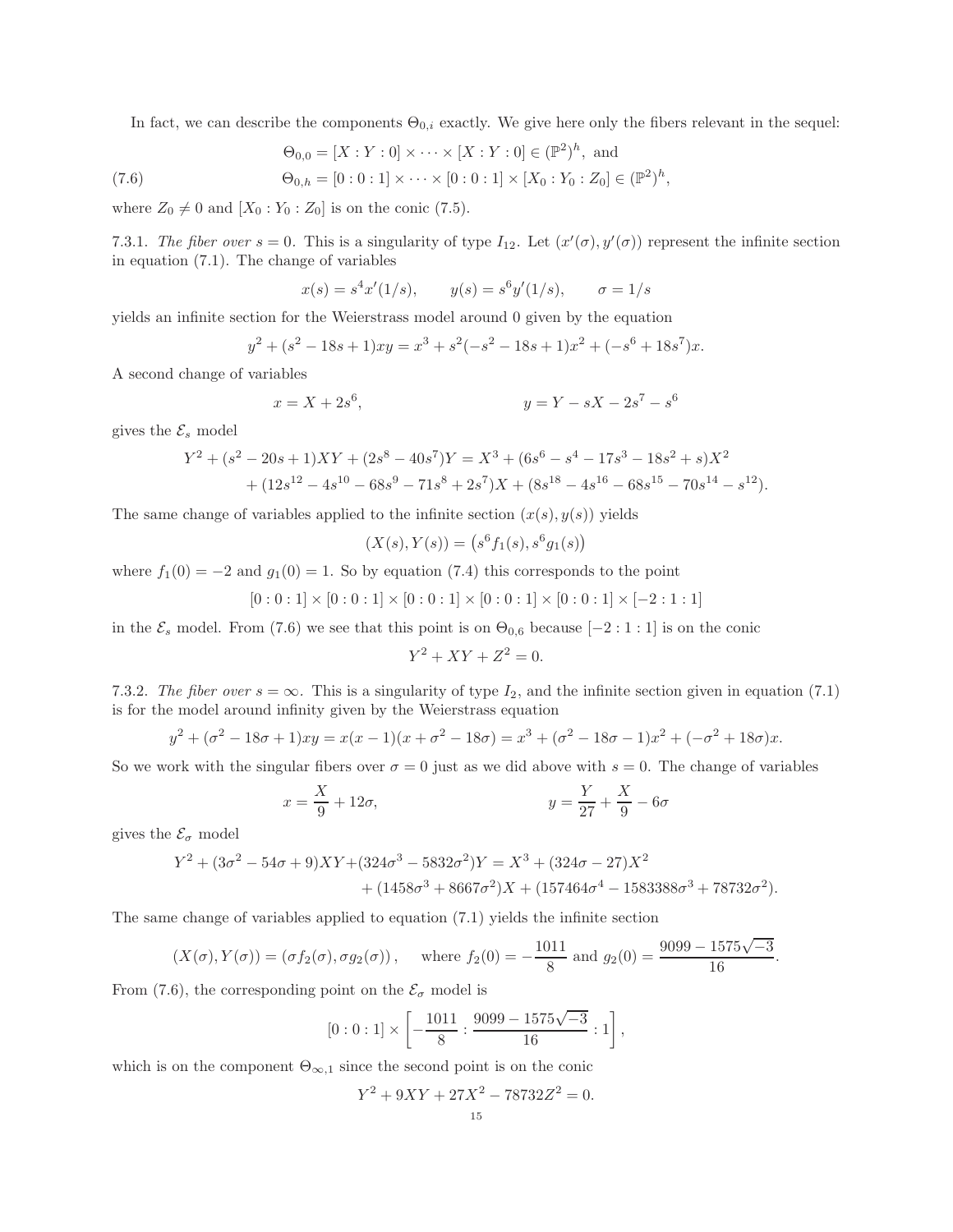7.3.3. The fiber over  $s = \frac{1}{18}$ . This is also a singularity of type  $I_2$ . We consider the change of variables (7.7)  $X = -y - (\sigma^2 - 18\sigma + 1)x$ ,  $Y = y$ ,  $Z = x + (\sigma^2 - 18\sigma)z$ ,  $Z = x + (\sigma^2 - 18\sigma)z.$ 

which takes the Weierstrass equation at infinity to

(7.8)  $(X + Y)(X + Z)(Y + Z) + (\sigma^2 - 18\sigma + 1)XYZ = 0.$ 

When  $s = \frac{1}{18}$ , we have  $\sigma = 18$ , and the equation is a product of two rational curves

 $(X + Y + Z)(XY + XZ + YZ) = 0,$ 

so this is our Néron model. The component  $\Theta_{\frac{1}{18},0}$  is the one meeting the zero section, which is given by  $[x:y:z] = [0:1:0]$ . From the change of coordinates in (7.7), this corresponds to  $[X:Y:Z] = [-1:1:0]$ . So we have

$$
\Theta_{\frac{1}{18},0}
$$
:  $X + Y + Z = 0$  and  $\Theta_{\frac{1}{18},1}$ :  $XY + XZ + YZ = 0$ .

Applying the change of coordinates in (7.7) to the infinite section in (7.1), one calculates

$$
XY + XZ + YZ = -\frac{2^4 3^5 (\sigma - 18)\sigma(\sigma - 21)^2 (\sigma + 3)^2}{(\sigma - 9)^2 (\sigma^2 - 21\sigma + 72)^2 (\sigma^2 - 15\sigma + 18)^2},
$$

which means that it cuts  $\Theta_{\frac{1}{18},1}$ .

7.3.4. The fibers over  $s = \alpha_1, \beta_1, \alpha_2, \beta_2$ . Recall that  $\alpha_1$  and  $\beta_1$  are the two distinct roots of  $s^2 - 18s + 1 = 0$ , and since  $\sigma = 1/s$  they are also roots of  $\sigma^2 - 18\sigma + 1$ . These fibers are of type  $I_3$ . We again use the change of coordinates in (7.7). From (7.8), both fibers become a product of three rational curves

$$
(X+Y)(X+Z)(Y+Z) = 0.
$$

Again, the zero section is  $[X:Y:Z] = [-1:1:0]$ , which satisfies  $X+Y=0$ . So we identify

$$
\Theta_{\alpha_1,0} : X + Y = 0
$$
 and  $\Theta_{\beta_1,0} : X + Y = 0$ .

After the change of coordinates in (7.7), the infinite section satisfies

$$
X + Y = (\sigma^2 - 18\sigma + 1)f_3(\sigma)
$$

with  $f_3(\sigma)$  a rational function not divisible by  $(\sigma^2 - 18\sigma + 1)$ . Hence the infinite section cuts  $\Theta_{\alpha_1,0}$  and  $\Theta_{\beta_1,0}$ .

Finally, note that the fibers over  $\alpha_2$  and  $\beta_2$  are of type  $I_1$ , so we know that the infinite section cuts  $\Theta_{\alpha_2,0}$ and  $\Theta_{\beta_2,0}$  because that is the only choice.

Recall from the discussion in section 7 that  $\overline{p_{\sigma}} \cdot \overline{O} = 5$ . With these considerations, equation (2.4) tells us that

$$
h(p_{\sigma}) = 2 \cdot 2 + 2 \cdot 5 - \frac{6 \cdot 6}{12} - \frac{1 \cdot 1}{2} - \frac{1 \cdot 1}{2} = 10,
$$

which completes the proof.

Acknowledgements. The authors would like to thank the Banff International Research Station for sponsoring the second Women in Numbers workshop and for providing a productive and enjoyable environment for our initial work on this project. We also thank Kiran Kedlaya, Joseph Silverman, and Bianca Viray for some helpful discussions.

#### **REFERENCES**

- [Bea82] Beauville, A. Les familles stables de courbes elliptiques sur  $\mathbf{P}^1$  admettant quatre fibres singulières. *C. R. Acad. Sci.* Paris Sér. I Math. **294** (1982), no. 19, 657-660.
- [Be06] Bertin, M. J. Mahler's measure and L-series of K3 hypersurfaces. *Mirror symmetry.* V, 3–18, AMS/IP Stud. Adv. Math., 38, Amer. Math. Soc., Providence, RI, 2006.

[Be08a] Bertin, M. J. Mesure de Mahler d'hypersurfaces K3. *J. Number Theory* 128 (2008), no. 11, 2890–2913.

- [Be08b] Bertin, M. J. The Mahler measure and the L-series of a singular K3-surface. arXiv:0803.0413
- [Be10] Bertin, M. J. Measure de Mahler et série L d'une surface K3 singulière. Actes de la Conférence "Fonctions L et *Arithmétique"*, pp. 5–28 Publ. Math. Besançon Algèbre Théorie Nr., Lab. Math. Besançon, Besançon, 2010.

- [Bo81] Boyd, D. W. Speculations concerning the range of Mahler's measure. *Canad. Math. Bull.* 24 (1981), no. 4, 453 469.
- [Bo98] Boyd, D. W. Mahler's measure and special values of L-functions, *Experiment. Math.* 7 (1998), 37 82.
- [Co99] Connell, I. *Elliptic Curve Handbook,* http://www.math.mcgill.ca/connell/public/ECH1/.

<sup>[</sup>Be11] Bertin, M. J. Fonction zêta d'Epstein et dilogarithme de Bloch–Wigner. *J. Théor. Nombres Bordeaux* 23 (2011), no. 1, 21–34.